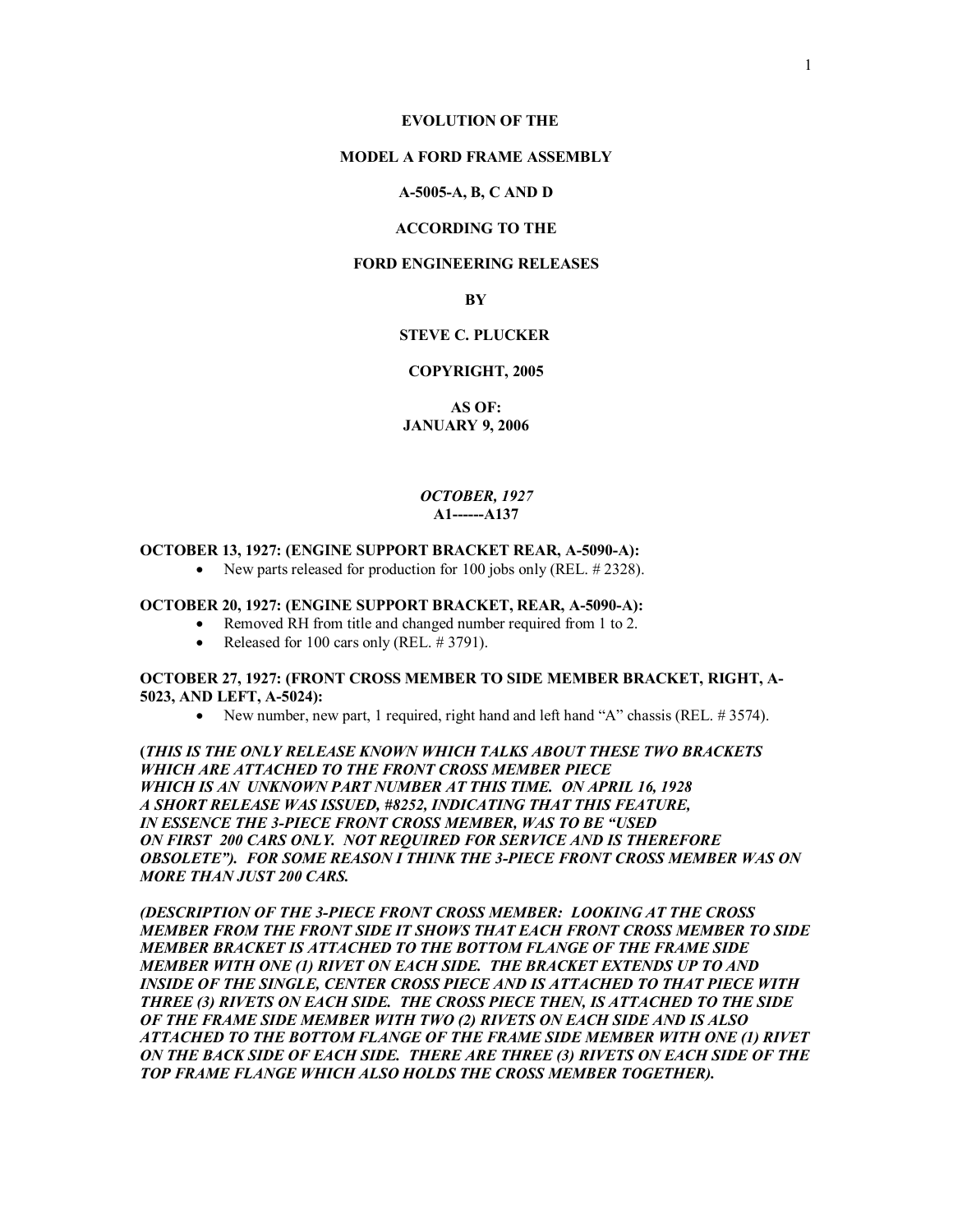# **IT IS THOUGHT THAT THE 3-PIECE FRONT CROSS MEMBER WAS USED THROUGH ENGINE SERIAL NUMBER A1200 AN EARLY DECEMBER ENGINE.**

# **ACCORDING TO THE HENRY FORD, BENSON FORD RESEARCH CENTER, THERE ARE NO DRAWINGS OF PART NUMBERS A-5023 AND A-5024, AND THERE IS NO RECORD OF A 3-PIECE FRONT CROSS MEMBER.**

# **OCTOBER 28, 1927: (FRAME SIDE MEMBER, RIGHT AND LEFT, A-5015 AND A-5016-A):**

- · Added holes for riveting front cross member to bottom flange, for front bumper also for rear shock absorber.
- Removed offset in lower flange for clearing front spring.
- · Added holes for Engine Support and relocated holes for center cross member.
- · Added hole in top flange for body sill bolt.
- Changed diameter of holes in front end for fender from  $9/32$  inch to  $5/16$  inch.
- Changed distance between upper and lower holes for running board bracket rear from 2-1/8 inches to 2 inches.
- · Specified to use on **FIRST** 200 cars only (REL. #3574).

### **OCTOBER 28, 1927: (FRAME SIDE MEMBER, RIGHT, A-5015-B AND LEFT, A-5016-B):**

- New number, new design.
- · 1928 **AFTER** first 200 cars (REL. #3574).

### **OCTOBER 28, 1927: (FRAME FRONT CROSS MEMBER, A-5020-A):**

- · Specified bosses instead of lugs for holding starting crank bearing in place.
- Added lugs on front side at bottom for riveting to bottom flange of side members (REL. #3574).

# **OCTOBER 28, 1927: (FRAME CROSS MEMBER, CENTER, A-5025):**

Redesigned (REL.  $\#$  3574).

### **OCTOBER 28, 1927: (FRAME REAR CROSS MEMBER, A-5030):**

- · Specified use on **FIRST** 200 cars only.
- · New number, new design **AFTER** first 200 cars (REL. # 3574).

# **OCTOBER 28, 1927: (FRAME REAR CORNER BRACKET, UPPER, RIGHT, A-5031, AND LEFT, A-5032):**

- Specified to be used on the **FIRST** 200 cars only.
- · New numbers, new design, **AFTER** first 200 cars (REL. # 3574).

### **OCTOBER 28, 1927: (FRAME REAR CORNER BRACKET, LOWER, A-5033-A):**

- · Specified to be used on the **FIRST** 200 cars only.
- · New numbers, new design, **AFTER** first 200 cars (REL. # 3574).

# **OCTOBER 28, 1927: (FRAME ASSEMBLY, A-5005-A):**

- · Specified use on **FIRST** 200 cars.
- Front Cross Member to Side Member Brackets, A-5023 and A-5024, in place (used on FIRST 200 cars).
- Specified distance between front holes for splash shield to be 23-15/16" and between rear holes, 23-13/16" (REL. # 3574).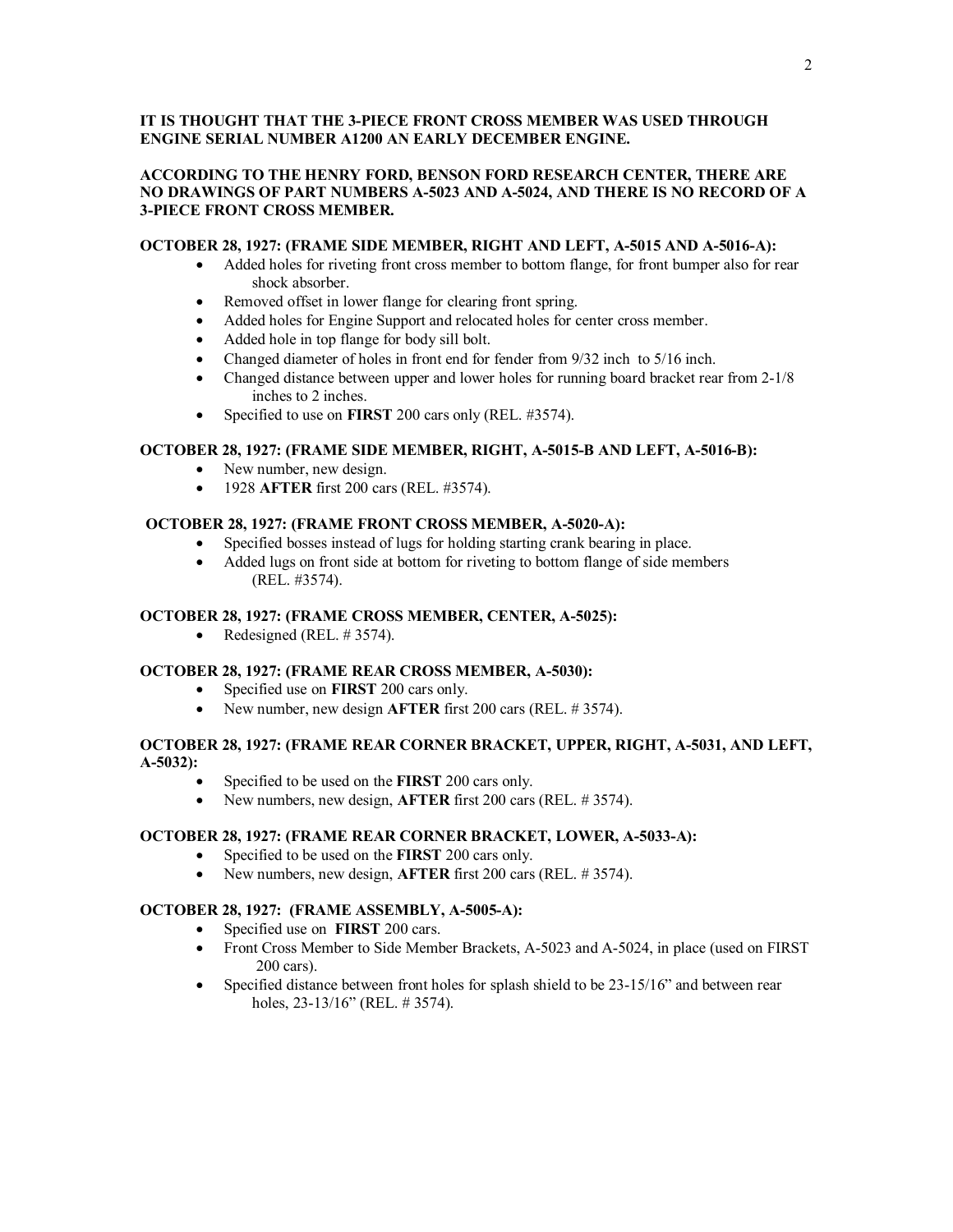# **OCTOBER 28, 1927: (REAR RUNNING BOARD BRACKET, RIGHT, A-5130-B1, AND LEFT, A-5131-A1):**

· New design to be used **AFTER** first 200 cars (REL. # 4087).

# **(Engine serial numbers A130—A132 were stamped on this day).**

# *NOVEMBER, 1927*   **A138--------A971**

### **NOVEMBER 2, 1927: (FRAME CENTER CROSS MEMBER, A-5025):**

- Specified for use **AFTER** the first 200 cars.
- · Changed radii for notch in front flange from 2-1/4 inches at center and 1-3/4 inches at ends to 5 inches at center and ¾ inch at ends.
- Added 21/64 inch hole in front side for battery ground connection (REL. #4221).

### **NOVEMBER 2, 1927: (FRAME REAR CROSS MEMBER, A-5030):**

· Changed number of holes for attaching bumper *(bracket)* from 2 to 4 and diameter from 15/32 to 13/32 inch (REL. # 4263).

### **NOVEMBER 4, 1927: (FRAME SIDE MEMBER, LEFT, A-5016-B):**

- · Added 25/64 inch hole for retracting spring stud *(sometime AFTER the first 200 cars?)* (REL. # 4315).
- *(HOWEVER, THERE WAS NO MENTION OF A HOLE FOR ANOTHER RETRACTING SPRING STUD ON THE FRAME SIDE MEMBER, RIGHT, A-5015-B RELEASES. ALTHOUGH THERE ARE FRAMES OF THIS TIME PERIOD WITH HOLES ON EACH SIDE. A CLUE TO THIS IS IN THE FEBRUARY 15, 1928 FORD INDIANAPOLIS SERVICE LETTERS INDICATING THAT "ON SOME OF THE OLD CARS YOU WILL FIND TWO (2) A-2492 EQUALIZER OPERATING SHAFT RETRACTING SPRING(S) TO BE REMOVED". COULD THIS STATEMENT MEAN THAT ON SOME OF THE EARLIER CHASSIS THAT THERE WAS A RETRACTING SPRING STUD ON "BOTH" SIDES OF THE FRAME AS THERE WERE HOLES FOR ITS INSTALLATION ON THE RIGHT SIDE FRAME MEMBER AS WELL AS THE LEFT!?).*

# **NOVEMBER 4, 1927: (FRAME CENTER CROSS MEMBER, A-5025):**

- Removed two 17/64 inch holes for retracting spring brackets from rear side.
- Removed inner hole (1" dia.) from rear side and changed location of outer hole (1" dia.) in rear side from 2-15/16 inches from top and 13-1/4 inches from centerline, to 2 inches from top and 13-13/16 inches from centerline.
- Changed distance between inner 1 inch hole in front side and top from 2-1/16 to 2-3/16 inches (REL. # 4315).

# **NOVEMBER 10, 1927: (FRAME ASSEMBLY, A-5005-B):**

It was specified that after the engine was assembled in the frame, the engine number was to be stamped on the unfinished surface of the left hand side member. Numbers to be preceded and followed by stars, preventing the addition of digits, thus: \*A1437\* (REL. # 4470).

# *(DOES THIS MEAN THAT SOME OF THOSE FIRST FRAMES WERE "NOT" STAMPED WITH ENGINE NUMBERS?)*

# **NOVEMBER 12, 1927: (ENGINE SUPPORT BRACKET, REAR, A-5090-A):**

· Added note "for **FIRST** 200 cars only" (REL. # 4685).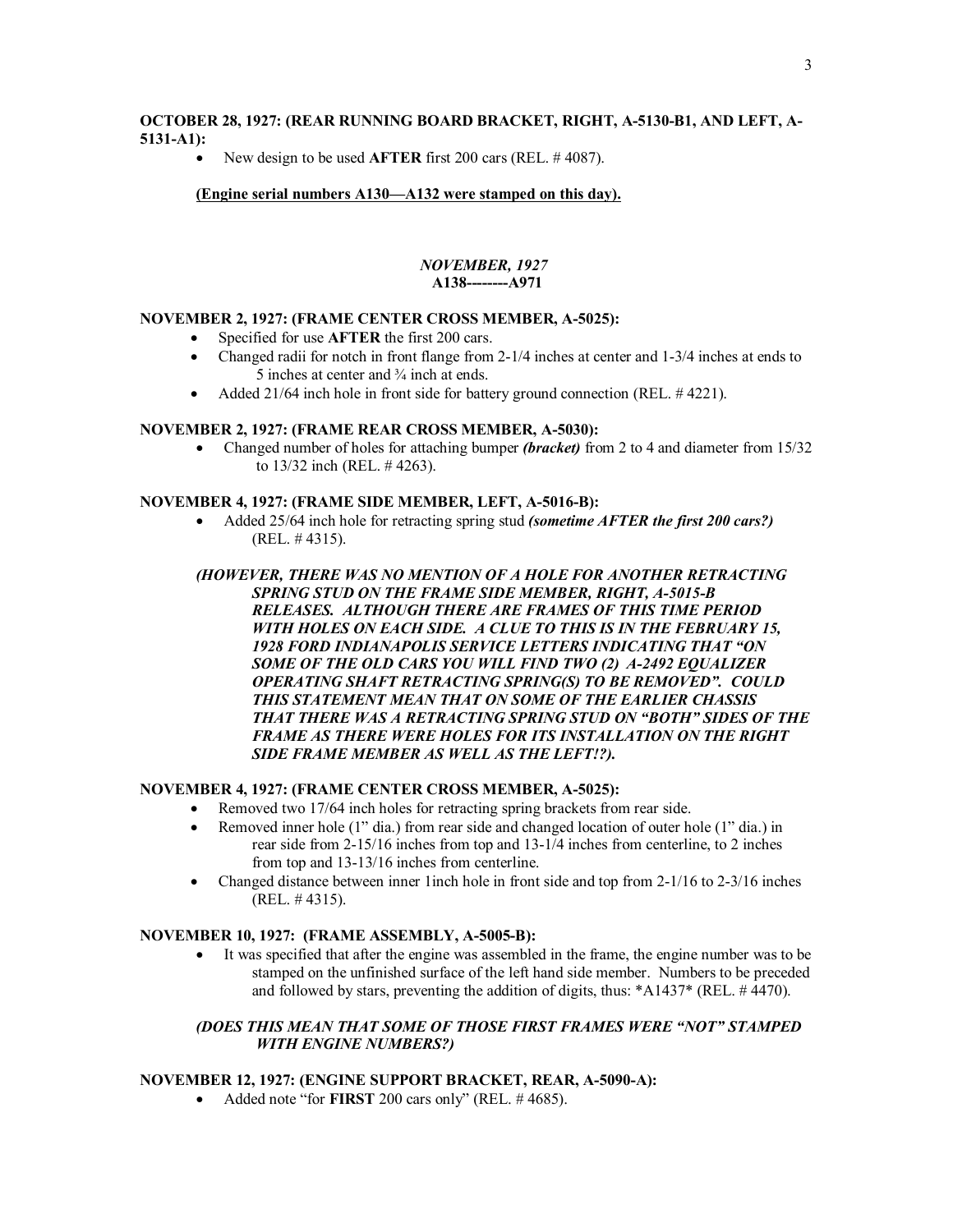### **NOVEMBER 12, 1927: (ENGINE SUPPORT BRACKET, REAR A-5090-B):**

• New part adopted (REL.  $\#4685$ ).

# **(***THERE WAS A RELEASE NUMBER 13304, DATED JUNE 24, 1929 THAT STIPULATED THAT ENGINE SUPPORT BRACKET, REAR, A-5090-A, WAS "USED ON FIRST 200 CARS ONLY").*

# **NOVEMBER 12, 1927: (FRAME TO ENGINE REAR SUPPORT CUSHION, INNER, A-5092):**

• New part released for production (REL. #4685).

# **NOVEMBER 12, 1927: (FRAME TO ENGINE SUPPORT CUSHION, OUTER, A-5094):**

• New part, adopted (REL. #4685).

# **NOVEMBER 12, 1927: (FRAME TO ENGINE REAR SUPPORT PLATE, A-5095-A1):**

• New part, adopted (REL.  $\#4685$ ).

# **NOVEMBER 15, 1927: (FRAME TO ENGINE REAR SUPPORT, A-5090-B):**

- · Slots added in ends of drawn cup to facilitate forming.
- Rim added on edge of 1 inch wide hole to facilitate punching.
- Number of holes in flange increased from 4 to 6.
- Specified for use on A & AF chassis instead of all chassis (REL.  $\#4762$ ).

# **NOVEMBER 15, 1927: (FRAME TO ENGINE REAR SUPPORT CUSHION, INNER, A-5092):**

- Number of holes in flange reduced from 4 to 3.
- Specified for use on A  $&$  AF chassis instead of all chassis (REL. #4762).

# **NOVEMBER 15, 1927: (FRAME TO ENGINE REAR SUPPORT CUSHION, OUTER, A-5094):**

- Number of holes in flange reduced from 4 to 3.
- Specified for use on A  $&$  AF chassis instead of all chassis (REL. #4762).

# **NOVEMBER 15, 1927: (FRAME TO ENGINE REAR SUPPORT PLATE, A-5095-A1):**

- Number of holes in flange reduced from 4 to 3.
- Specified for use on A & AF chassis instead of all chassis (REL. #4762).

# **NOVEMBER 19, 1927: (FRAME SIDE MEMBER, RIGHT, A-5015-B AND LEFT, A-5016-B):**

- Changed diameter of front hole for bumper from 17/32 inch punch to 0.526-0.531 ream with plate in place.
- Added three holes for engine support.
- Removed note specifying that hole in plate for front bumper must line up with hole in side member (REL. # 4973).

# **NOVEMBER 19, 1927: (FRAME SIDE MEMBER, RIGHT, A-5015-B):**

• Changed diameter of hole for muffler bracket from 11/32 inch to 13/32 inch (REL. #4973).

# **NOVEMBER 19, 1927: (FRAME ASSEMBLY, A-5005-B):**

- Added overall dimensions of holes (REL. #4973).
- · **Brought up to date with changes in side members**.

# **(Engine serial numbers A641—A660 were stamped on this day).**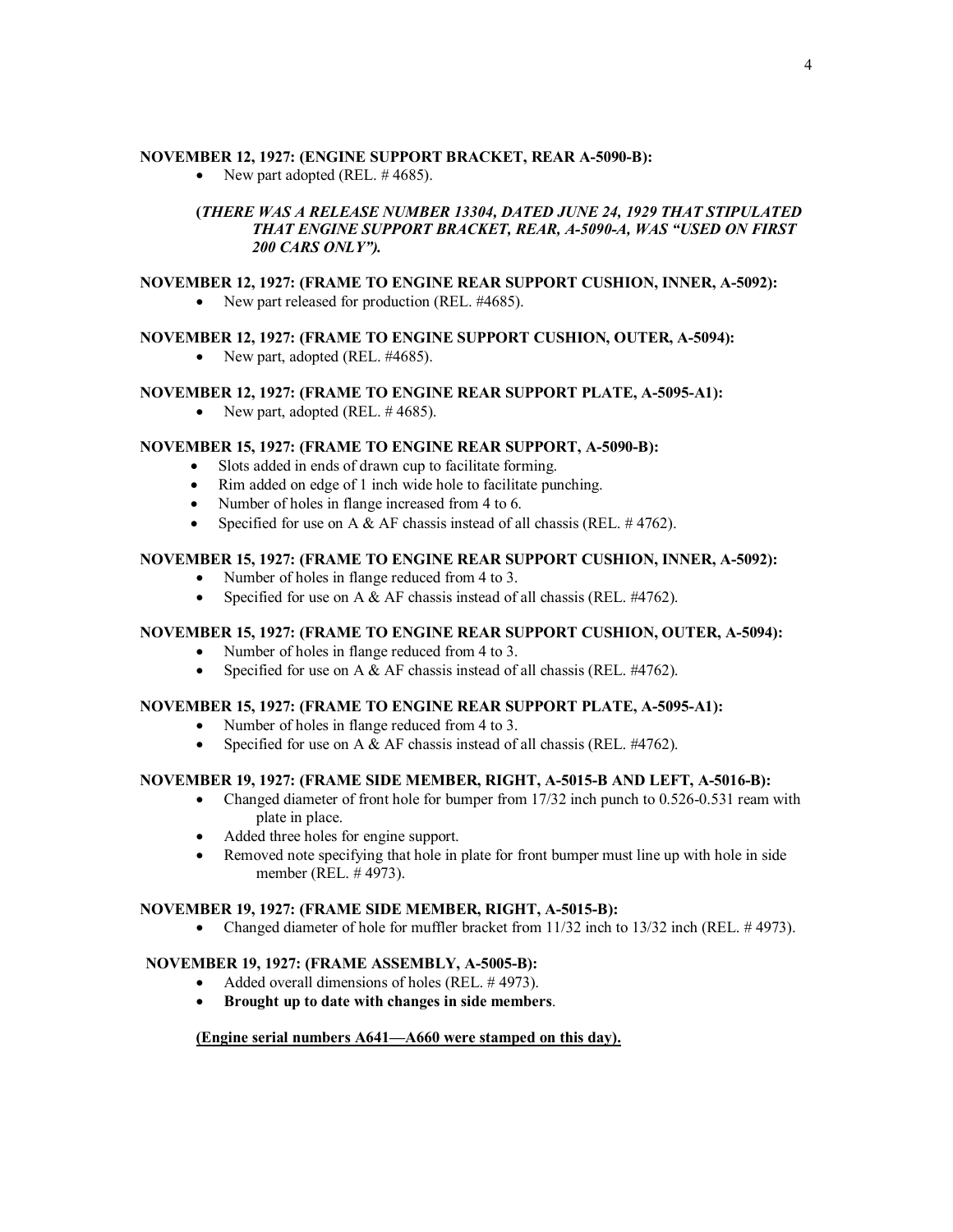# **NOVEMBER 21, 1927: (FRAME CENTER CROSS MEMBER, A-5025):**

- Removed holes in rear flange for muffler bracket.
- Changed radius at bottom of lugs on rear side from  $1/8$  inch to  $3/16$  inch specifying that the metal be sheared to centerline of radius to prevent corner from breaking (REL. # 4666).

# **NOVEMBER 21, 1927: (FRAME, FRONT BRAKE ROD SPRING BRACKET, A-2504):**

• New part which has just been adopted (REL. # 5060).

# **NOVEMBER 26, 1927: (FRAME SIDE MEMBER, RIGHT, A-5015-B AND LEFT, A-5016-B):**

• Specified that two holes, 17/64 inch, be punched for the Brake Rod Spring Bracket-Front (A-2504) (REL. # 5220).

# **NOVEMBER 26, 1927: (FRAME ASSEMBLY, A-5005-B):**

· **Brought up to date showing Brake Rod Spring Bracket—Front, A-2504, in place** (REL. # 5220).

**(Engine serial numbers A689—A690 were stamped on this day).**

# *DECEMBER, 1927*  **A972------A5275**

# **DECEMBER 7, 1927: (FRAME, FRONT BRAKE ROD SPRING BRAKET, A-2504):**

• Changed size of holes for riveting to frame from 17/64 inch to 21/64 inch (REL. # 5555).

# **DECEMBER 7, 1927: (FRAME SIDE MEMBER, RIGHT, A-5015-B, AND LEFT, A-5016-B):**

· Rivet holes in the Front Cross Member, Hood Block Support Bracket, Front Brake Rod Spring Bracket, Body Bracket, Running Board Brackets, Center Cross Member, Rear Cross Member and the Rear Cross Member Corner Brackets- Upper and Lower, all changed from 17/64 inch to 21/64 inch (REL. # 5555).

# **DECEMBER 7, 1927: (FRAME FRONT CROSS MEMBER, A-5020-A):**

- Changed all holes for riveting cross member to side members from (9/32 TYPO; should be 17/64) inch to 21/64 inch.
- Changed thickness of stock from  $0.150/0.160$  to  $0.150/0.170$  (REL. # 5555).

# **DECEMBER 7, 1927: (FRAME CENTER CROSS MEMBER, A-5025):**

- Changed all holes for riveting cross member to side members from 17/64 inch to 21/64 inch diameter.
- Changed width of lugs and squared holes in rear side from 1 inch to 1-1/4 inches changing the distance between top of cross member and top of lugs from 2 inches to 1-3/4 inches (REL. # 5555).

# **DECEMBER 7, 1927: (FRAME REAR CROSS MEMBER, A-5030-B);**

• Changed all 17/64 inch holes to 21/64 inch for rivets (REL. #5555).

# **DECEMBER 7, 1927: (FRAME REAR CORNER BRACKET, UPPER, RIGHT, A-5031, AND LEFT, A-5032):**

• Changed all holes from  $17/64$  inch to  $21/64$  inch diameter (REL. # 5555).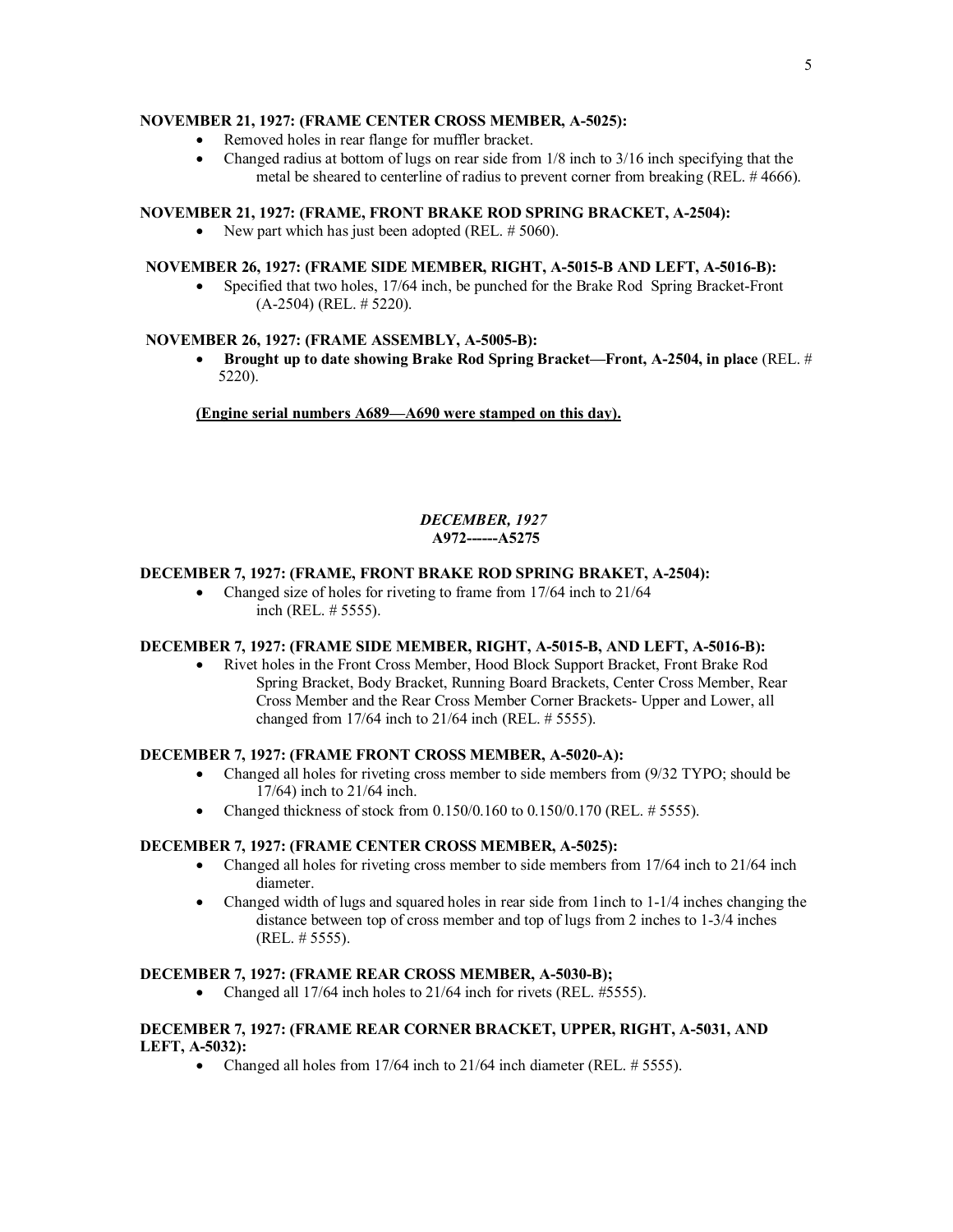# **DECEMBER 7, 1927: (FRAME REAR CORNER BRACKET, LOWER, A-5033-B):**

- Changed diameter of holes from 17/64 inch to 21/64 inch.
- Changed thickness of stock from  $0.151/0.161$  to  $0.150/0.170$  (REL, # 5555).

### **DECEMBER 7, 1927: (HOOD SHELF SUPPORT BRACKET, A-5100):**

• Changed diameter of three holes from 17/64 to 21/64 inch (REL. # 5555).

# **DECEMBER 7, 1927: (FRONT RUNNING BOARD BRACKET, A-5125-A1):**

• Changed holes for fastening bracket to frame from 17/64 inches to 21/64 inches (REL. # 5555).

### **DECEMBER 7, 1927: (REAR RUNNING BOARD BRACKET, RIGHT, A-5130-B1, AND LEFT, A-5131-A1):**

Changed holes for fastening bracket to frame from 17/64 inches to 21/64 inches (REL. # 5555).

### **DECEMBER 7, 1927: (FRAME ASSEMBLY, A-5005-B):**

· **Brought up to date with changes in parts** (REL. # 5555).

### **(Engine serial numbers A1550—A1611 were stamped on this day).**

### **DECEMBER 14, 1927: (FRAME CENTER CROSS MEMBER, A-5025):**

• Changed hole in rear face only from 1 inch diameter to elongated hole  $\frac{1}{2}$  inch radius, with centers 3/8 inch apart (REL. # 5784).

# **DECEMBER 16, 1927: (FRAME, FRONT BRAKE ROD SPRING BRACKET, A-2504):**

• Changed 1-1/4 inch diameter circular boss to 1 inch wide, with end having  $\frac{1}{2}$  inch radius offset 1/8 inch from center of hole (REL. # 5843).

### **DECEMBER 28, 1927: (FRONT RUNNING BOARD BRACKET, A-5125-A1):**

• Specified that end boss to be "cone" shaped instead of "straight" (REL. # 6199).

# **DECEMBER 28, 1927: (REAR RUNNING BOARD BRACKET, RIGHT, A-5130-B1, AND LEFT, A-5131-A1):**

Specified that end boss to be "cone" shaped instead of "straight" (REL,  $\#$  6199).

**(Are there any brackets with "straight" end bosses out there?)** 

### *JANUARY, 1928*  **A5276----A17251**

### **JANUARY 5, 1928: (FRAME SIDE MEMBER, RIGHT, A-5015-B AND LEFT, A-5016-B):**

- · Changed the location of the three holes in the top flange for the front cross member, also the holes were changed from 21/64 inch punch, 19/32 inch d. countersink, to 17/64 inch punch and ½ inch d. countersink.
- · Changed the location of the hole in the lower flange for lug on front cross member and changed the rivet hole from 21/64 inch to 17/64 inch.
- Moved two holes in lower flange for center cross member in  $3/16$  inch changing the distance between inside of side member and center of holes from 27/32 inch to 1-1/32 inch.
- Moved two holes in upper flange for rear corner bracket in  $\frac{1}{4}$  inch, which changes the distance between rear hole and rear flange from ¾ inch to 23/32 inch (REL. # 6079).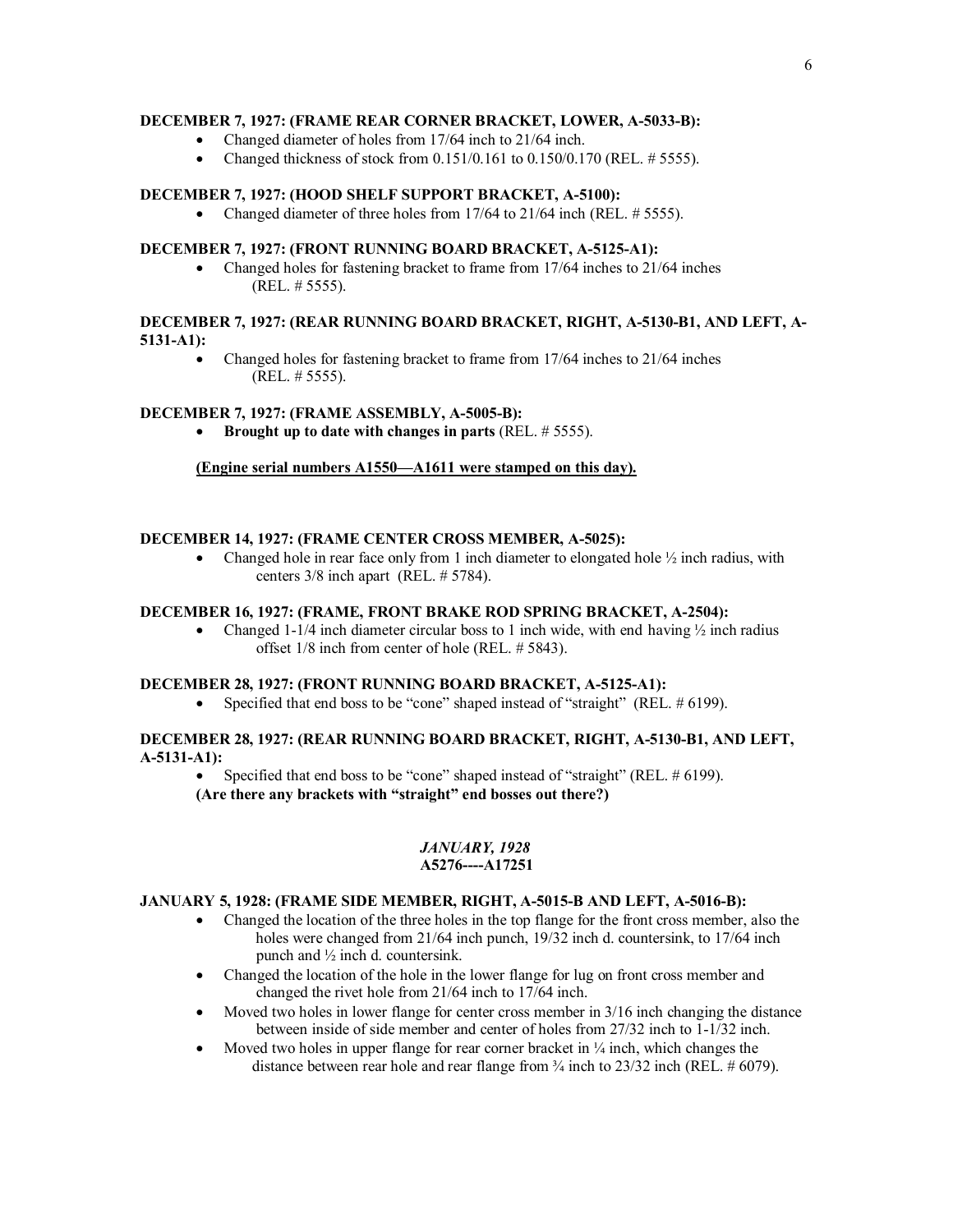# **JANUARY 5, 1928: (FRAME FRONT CROSS MEMBER, A-5020-A):**

- · Added two holes for locating starting crank bearing and changed distance between surface for bearing and top of flange for motor from 2-1/4 inches to 2.245/2.255 inches also between top of flange and center of holes for motor from 5/8 inch to 0.620/0.630 inch.
- Changed the location of the six rivet holes in the top and moved holes in the front lugs forward 3/16 inch changing the diameter of holes from 21/64 to 17/64 inch.
- Added 1/8 inch to front of lug and changed width at front end from  $\frac{3}{4}$  inch to 11/16 inch (REL # 6079).

# **JANUARY 5, 1928: (FRAME CENTER CROSS MEMBER, A-5025):**

• Changed distance between holes in lower flange and outer end from 27/32 inch to 1-1/32 inches (REL. # 6079).

# **JANUARY 5, 1928: (FRAME REAR CORNER BRACKET, UPPER, RIGHT, A-5031, AND LEFT, A-5032):**

- Changed distance between rivet holes in top and outer edge from 19/32 inches to 27/32 inches, also changed distance between rear edge from ¾ inch to 23/32 inch.
- Changed diameter of rivet holes in top from  $21/64$  inch to  $17/64$  inch (REL. # 6079).

# **JANUARY 5, 1928: (FRAME ASSEMBLY, A-5005-B):**

· **Assembly brought up to date with changes in parts** (REL. # 6079).

# **(Engine serial numbers A5929—A6276 were stamped on this day).**

# **JANUARY 6, 1928: (FRAME TO ENGINE REAR SUPPORT CUSHION, INNER, A-5092):**

- Height above upper holes increased from 17/32 inch to 5/8 inch and below bottom hole from 27/32 inch to 7/8 inch and overall height from 3-3/8 inch to 3-1/2 inch.
- 1/8 inch radius added on end of holes.
- 5/16 inch radius on inside of angle changed to 1/16 inch and 5/32 inch radius on outside to 3/16 inch radius.
- "Ford" and part number added as requested by vendor (REL. # 6381).

# **JANUARY 6, 1928: (FRAME TO ENGINE REAR SUPPORT CUSHION, OUTER, A-5094):**

- 5/8 inch radius removed from bottom and 11/16 inch above upper hole reduced to 5/8 inch changing overall from 3-3/8 inches to 3-5/16 inches.
- "Ford" and part number added as requested by vendor (REL. # 6381).

# **JANUARY 13, 1928: (FRAME TO ENGINE REAR SUPPORT, A-5090-B):**

Moved two rectangular holes out  $\frac{1}{4}$  inch, changing distance between holes and inside of support from  $\frac{1}{4}$  inch to  $\frac{1}{2}$  inch (REL. # 6526).

# **JANUARY 13, 1928: (FRAME CENTER CROSS MEMBER, A-5025):**

• Changed size of hole for battery ground connector bolt from 21/64 inch to 25/64 inch (REL. # 6542).

# **JANUARY 14, 1928: (FRAME SIDE MEMBER, RIGHT, A-5015-B, AND LEFT, A-5016-B):**

• Changed the diameter of the two holes in upper flange for rear corner bracket from 21/64 inch to 17/64 inch (REL. # 6079 supplement).

# **JANUARY 25, 1928: (FRAME SIDE MEMBER, RIGHT, A-5015-B, AND LEFT, A-5016-B):**

- Changed size of countersunk holes for front cross member from  $\frac{1}{2}$  d. x 90 degrees to 15/32 d. x 82 degrees.
- Added two holes,  $\frac{1}{2}$  inch d., for body bolts on open bodies only (REL. # 6809).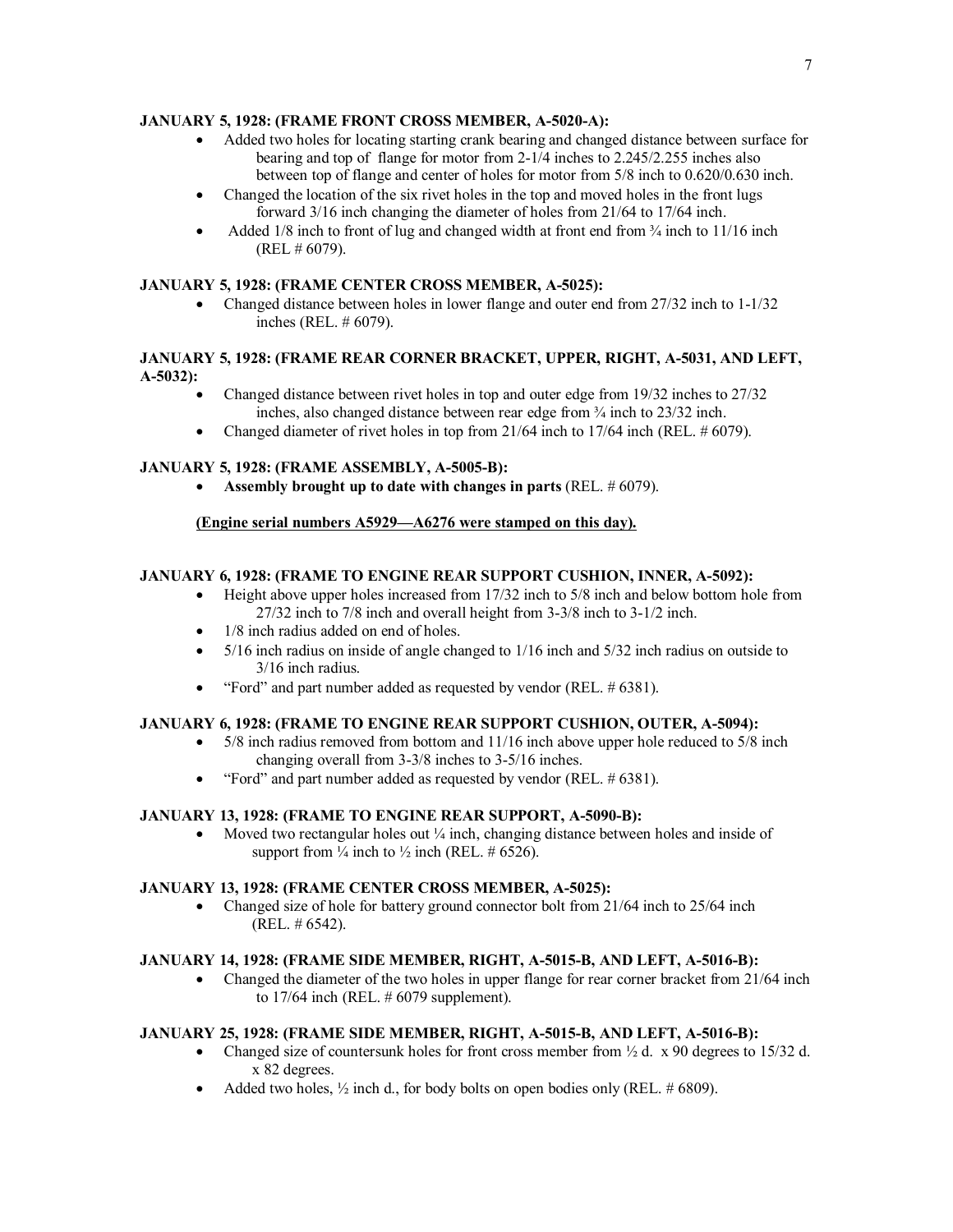# **JANUARY 25, 1928: (FRAME SIDE MEMBER, LEFT, A-5016-B):**

• Removed one hole 25/64 d, for brake retracting spring stud and added three holes, 21/64 inch d. for wheel carrier (REL. # 6809).

# **JANUARY 25, 1928 (FRAME CENTER CROSS MEMBER, A-5025):**

- Specified top of notch in front side to be located  $1-19/32$  to  $1-21/32$  inches between top surface at ends and top of flange instead of 2 inches between top surface at center and underside of flange.
- Changed fillet at bottom of flange on front side from 1/8 inch to 1/8-5/32 inches (REL. # 6809).

# **JANUARY 25, 1928: (FRAME ASSEMBLY, A-5005-B):**

- · Changed the distance between front holes in the right and left side members for the hood shelf from 24-17/32 to 24-11/32 inches which changes the distance between holes and the centerline of the frame from 12-17/64 inches to 12-11/64 inches.
- Changed the distance between the rear holes from 24-31/32 to 24-27/32 inches, which changes the distance between hole and centerline of the frame from 12-31/64 to 12-27/64 inches (REL. # 6809).
- · **Brought up to date with changes in side members.**

# **(Engine serial numbers A13736—A14385 were stamped on this day).**

# *(THE HOOD SHELF SUPPORT BRACKET, A-5100, WENT FROM 3 HOLES TO 2 HOLES).*

### *(BOLT HOLES AND ZERK HOLES IN THE FRAME FOR THE NEW EMERGENCY BRAKE CROSS SHAFT, A-2828, BEGIN TO APPEAR. {SEE MARCH 20, 1928, FRAME SIDE MEMBER RELEASE # 7760}).*

### *FEBRUARY, 1928*   **A17252---A36016**

### **FEBRUARY 8, 1928: (HOOD SHELF SUPPORT BRACKET, A-5100):**

• New drawing showing forging size (REL. #7090).

# **FEBRUARY 9, 1928: (FRONT RUNNING BOARD BRACKET, A-5125-A1):**

• Changed bosses for bolts to running board from 5/8 inch diameter at bottom with 7 degrees draft to an elongated shape 13/16 inch long x 5/8 inch wide with 7 degrees draft (REL. # 7040).

# **FEBRUARY 9, 1928: (REAR RUNNING BOARD BRACKET, RIGHT, A-5130-B1, AND LEFT, A-5131-A1):**

· Changed bosses for bolts to running board from 5/8 inch diameter at bottom with 7 degrees draft to an elongated shape 13/16 inch long x 5/8 inch wide with 7 degrees draft (REL. # 7040).

### **FEBRUARY 20, 1928: (FRAME SIDE MEMBER, RIGHT, A-5015-B; AND LEFT, A-5016-B):**

- Added hole for running board shield bolt 12-25/32 inches behind middle body bolt hole.
	- Changed the diameter of the holes for riveting the center cross member from 21/64 inch to17/64 inch (REL. # 7345).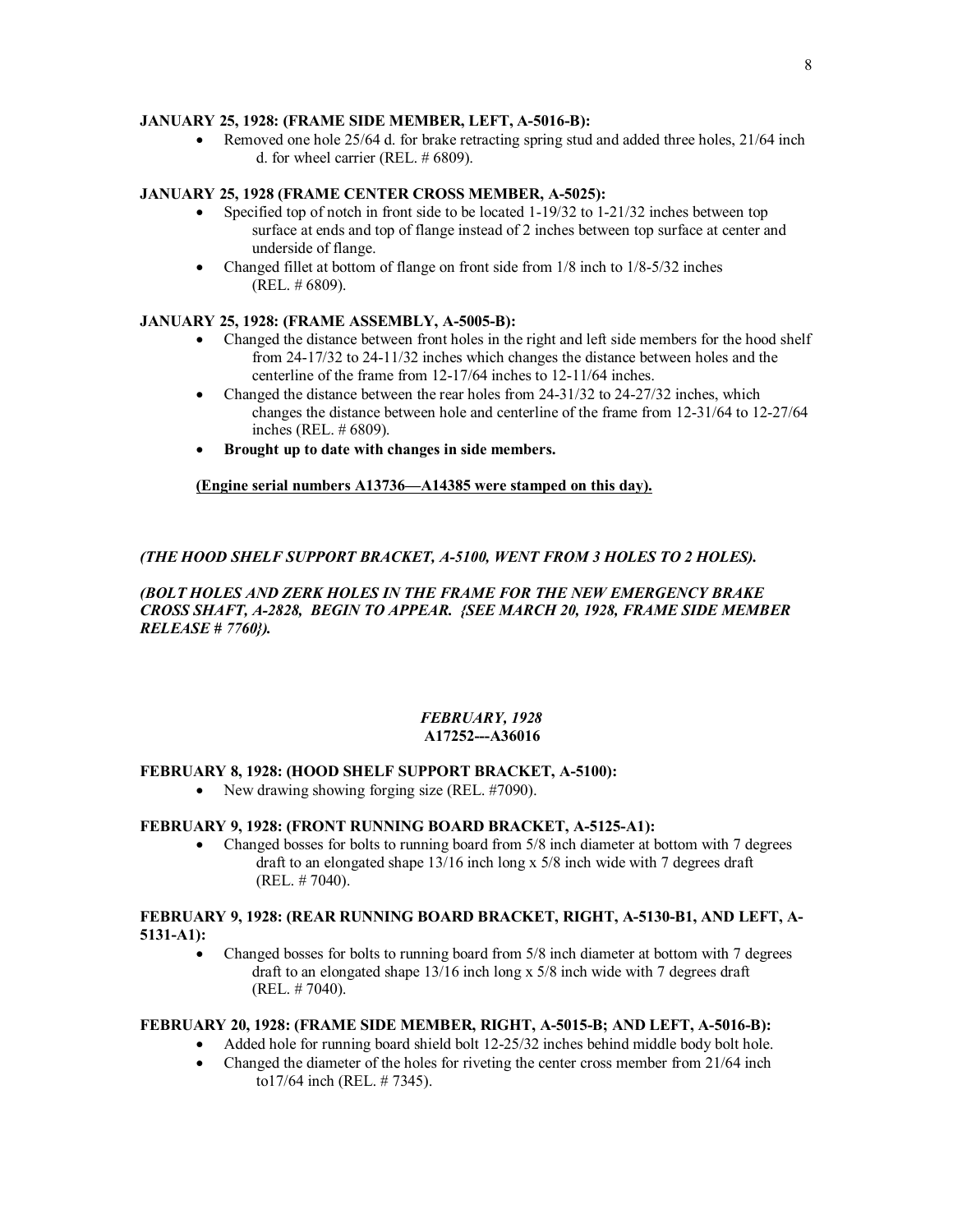# **FEBRUARY 20, 1928: (FRAME CENTER CROSS MEMBER, A-5025):**

- Changed diameter of seven of the holes for riveting to side member from 21/64 to 17/64 inch.
- Removed elongated hole for brake retracting spring and holes for Dual High Control.
- Changed width of center hole for brake equalizer operating shaft from 1-1/16 inches to 1.062-1.067 inches.
- Specified use of this cross member on "A" chassis instead of "A" and "AA" chassis (REL. # 7345).

# **FEBRUARY 20, 1928: (FRAME ASSEMBLY, A-5005-B):**

- Changed the distance between the front holes for the fender bolts from 23-15/16 to 23-31/32 inches and the distance between the rear holes for the fender bolts from (either 26-1/8 or 25-1/8 inches as it is hard to read) to 25-15/16 inches.
- Changed distance between centerline of rear running board bracket holes and apex of main center line in front from 75-5/8 to 75-41/64 inches (REL. # 7345).
- · **Brought to date with changes in detail**.

### **(Engine serial numbers A28977—A29078 were stamped on this day).**

### **FEBRUARY 21, 1928: (HOOD SHELF SUPPORT BRACKET, A-5100):**

Removed one  $\frac{1}{4}$  x 7/16 inch slot located on centerline and 9/16 and 19/32 inch dimensions locating same (REL. #7365).

# *(FEBRUARY 21, 1928: (BRAKE EQUALIZING RETRACTING SPRING, A-2492) (AND CORESPONDING FRAME RIVET?): WAS OBSOLETED. (MAN/47/3/17/2000). THIS MEANS THAT BRAKE ROD SPRING BRACKET, A-2504, WAS THEN ADDED TO THE FRAME. IT WAS ALSO RELATED IN THE INDIANAPOLIS FORD SERVICE LETTER OF FEBRUARY 15, 1928 THAT "ON SOME OF THE OLD (EARLY) CARS YOU WILL FIND TWO A-2492, EQUALIZER OPERATING SHAFT RETRACTING SPRINGS, TO BE REMOVED". COULD THIS MEAN THAT THERE WAS A PIN ON "RIGHT" SIDE OF THE FRAME ALSO FOR ANOTHER SPRING?).*

#### *MARCH, 1928*  **A36017---A67700**

### **MARCH 1, 1928: (FRAME CENTER CROSS MEMBER, A-5025):**

· Changed diameter of holes in front face for hand and foot brake rods from 1 inch diameter to 1-1/8 inch diameter (REL. # 7517).

### **MARCH 20, 1928: (FRAME, FRONT BRAKE ROD SPRING BRACKET, A-2504):**

• Changed rivet holes from  $21/64$  to  $17/64$  inches (REL.  $\# 7760$ ).

### **MARCH 20, 1928: (FRAME SIDE MEMBER, RIGHT, A-5015-B AND LEFT, A-5016-B):**

- · Holes were added for the "new" emergency brake cross shaft bracket and cross shaft lubricator "fitting" (New Emergency Brake Cross Shaft).
- · Change size of rivet holes for Front Cross Member, Hood Shelf Support Bracket, Front Brake Rod Spring Bracket, Rear Corner Bracket-Upper and Lower, and Rear Cross Member from 21/64 inch to 17/64 inch (REL. # 7760).

### **MARCH 20, 1928: (FRAME FRONT CROSS MEMBER, A-5020-A):**

• Changed rivet holes from  $21/64$  inch to  $17/64$  inch (REL.  $\# 7760$ ).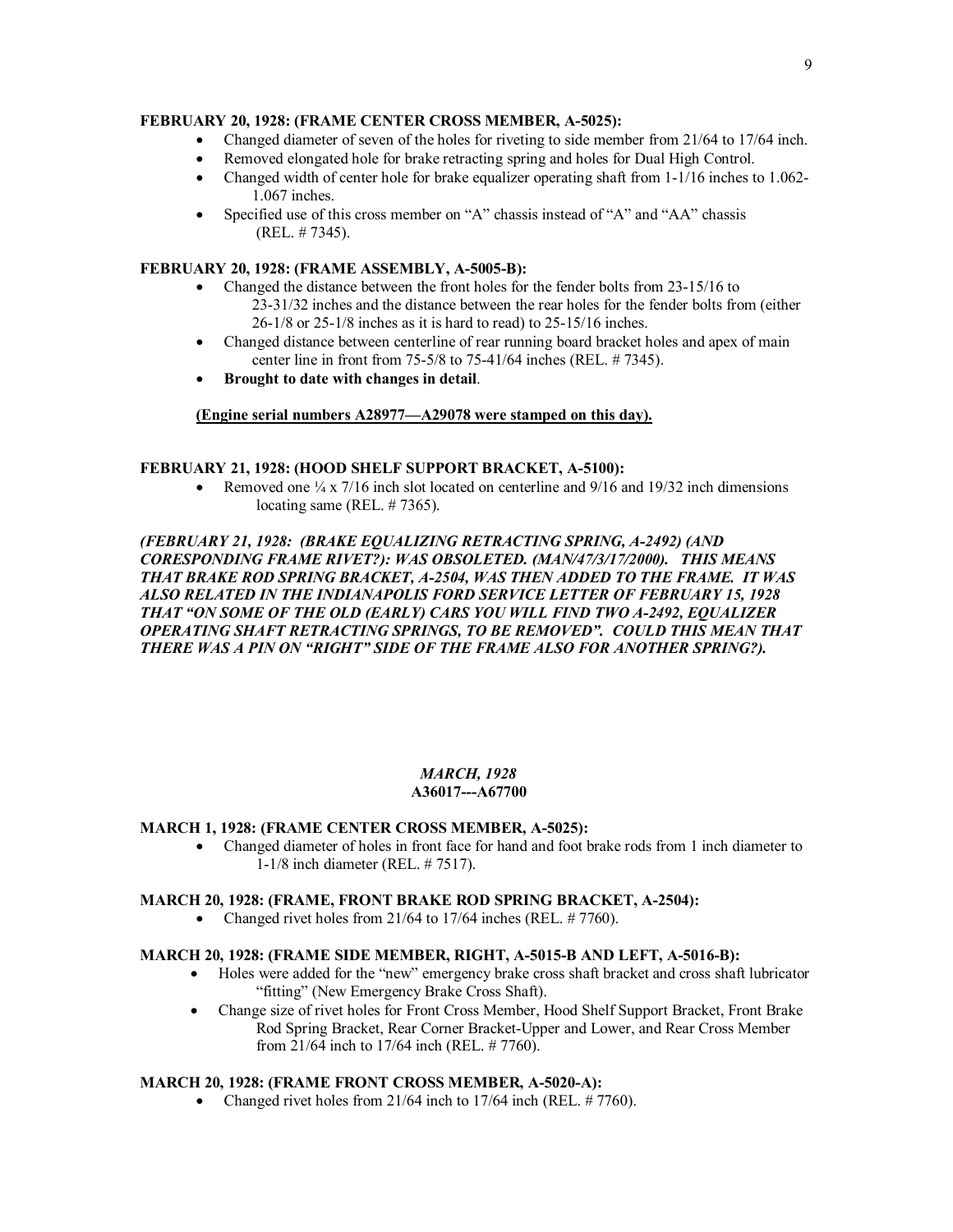# **MARCH 20, 1928: (FRAME CENTER CROSS MEMBER, A-5025):**

- Changed shape of notch in front side.
- · Changed shape of R. H. square hole in rear axle?? (REL. # 7760).

# **MARCH 20, 1928: (FRAME REAR CROSS MEMBER, A-5030-B):**

• Changed rivet holes from  $21/64$  inch to  $17/64$  inch (REL.  $\# 7760$ ).

### **MARCH 20, 1928: (FRAME REAR CORNER BRACKET, UPPER, RIGHT, A-5031, AND LEFT, A-5032):**

• Changed rivet holes from  $21/64$  inch to  $17/64$  inch (REL.  $\# 7760$ ).

### **MARCH 20, 1928: (FRAME REAR CORNER BRACKET, LOWER, A-5033-B):**

• Changed rivet holes from  $21/64$  inch to  $17/64$  inch (REL.  $\# 7760$ ).

### **MARCH 20, 1928: (HOOD SHELF SUPPORT BRACKET, A-5100):**

• Changed rivet holes from  $21/64$  to  $17/64$  inch (REL.  $\# 7760$ ).

# **MARCH 20, 1928: (FRAME ASSEMBLY, A-5005-B):**

- Specified paint with M-660 (see paint specifications) (REL. #7760).
- · **Brought assembly up to date with changes in parts**.

### **(Engine serial numbers A52893—A54437 were stamped on this day).**

# *APRIL, 1928*

# **A67701---A109740**

# *APRIL 1, 1928: PUNCHED OUT STOPS (POS) IN THE BACK OF THE FRAME CENTER CROSS MEMBER, A-5025, WERE DISCONTINUED WHEN THE CHANGE WAS MADE TO SOLID BRAKE RODS (FSLF).*

### **APRIL 6, 1928: (FRAME TO ENGINE REAR SUPPORT, A-5090-B):**

• Changed thickness of metal from  $0.151/0.161$  inch to  $0.167/0.177$  inch (REL,  $\# 8100$ ).

### **APRIL 10, 1928: (FRAME SIDE MEMBER, RIGHT, A-5015-B AND LEFT, A-5016-B):**

• Specified that the hole for the emergency brake cross shaft lubricator fitting be located  $1-1/2$ inches from top of frame instead of 1-13/16 inches, also 1-15/64 inches from rear bolt hole instead of 63/64 inch (REL. # 8164).

### **APRIL 10, 1928: (FRAME CENTER CROSS MEMBER, A-5025):**

- Removed lugs from rear side and specified  $\frac{3}{4}$  inch diameter hole in rear side 3-3/16 inches from centerline instead of 3/8 inch radius at bottom of opening next to lug.
- Added 1 inch diameter hole in rear side for clearing lever to cross shaft rod link (REL. # 8164).

# **APRIL 10, 1928: (FRAME ASSEMBLY, A-5005-B):**

- Specified that the distance between the apex and front slot in the bracket be 23-13/16 inches instead of 24-21/32 inches to center slot.
- · Also that the distance between the center of the frame and the outer slot in the bracket be 15-23/64 inches instead of 14-45/64 inches to center slot (REL. # 8164).
- · **Brought up to date with changes in the side and center cross members, also with hood shelf support bracket, A-5100, by removing slot which was located on centerline.**

### **(Engine serial numbers A78414—A80324 were stamped on this day).**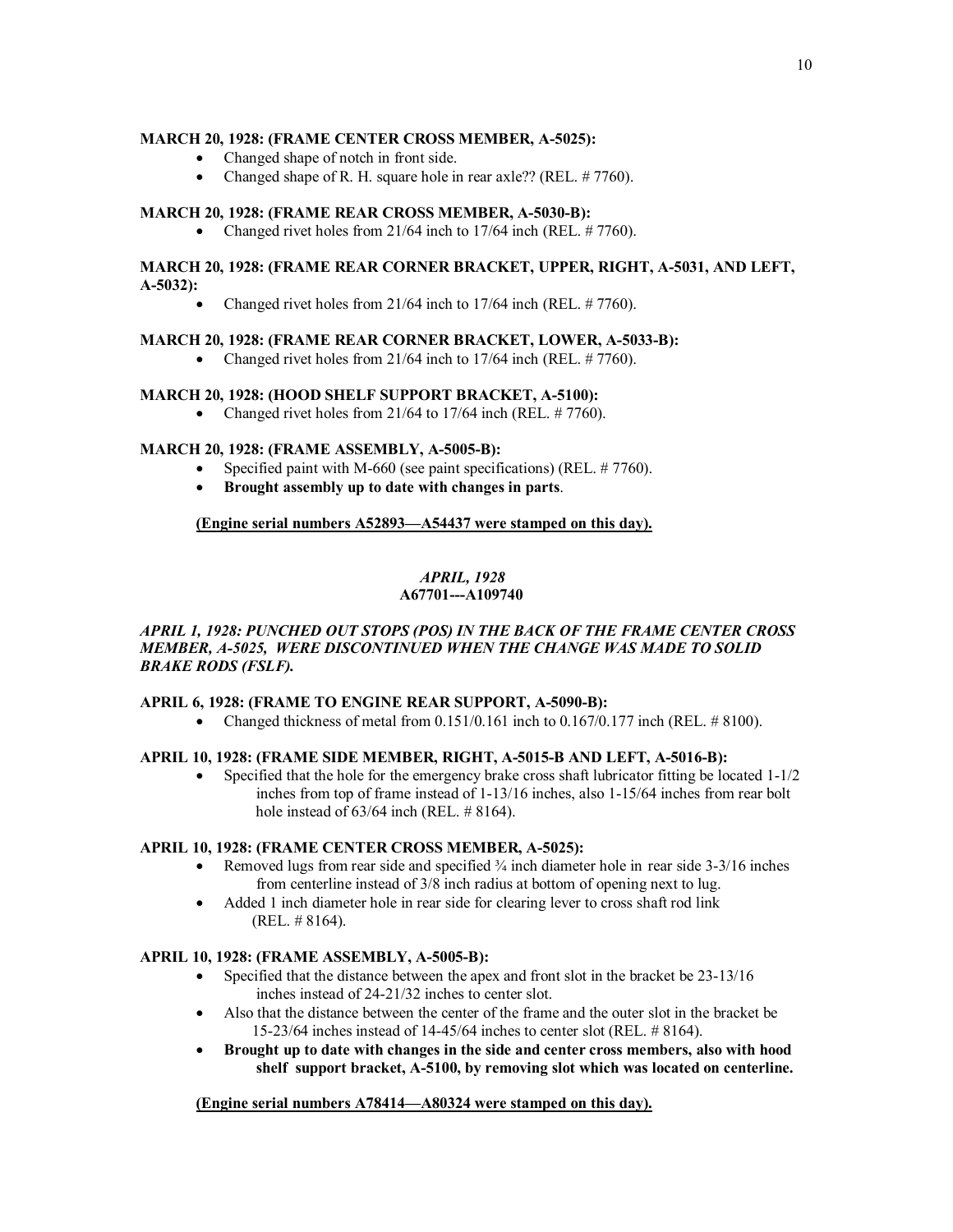# **APRIL 20, 1928: (FRAME SIDE MEMBER, RIGHT, A-5015-B AND LEFT, A-5016-B):**

- Added one  $\frac{1}{2}$  inch diameter hole and 6-9/32 inches dimension locating same in upper face at rear to be drilled in place for Closed Cab.
- Also added one  $\frac{1}{2}$  inch diameter hole in upper face at rear located by changing 20-25/32 inches dimension to 8-31/32 inches and 11-13/16 inches dimensions (REL. # 8346).

### **APRIL 20, 1928: (THIS NEEDS TO BE EXPANDED ON…DO NOT UNDERSTAND! SEE BELOW FOR MORE INFO) (FRAME ASSEMBLY, A-5005-B):**

- Added two holes located by  $16-3/4$ ",  $33-1/2$ " and  $6-1/4$ " inch dimensions to be drilled in place for Closed Cab only.
- Added two holes located by 17",  $34$ " and  $8-15/16$ " inch dimensions for pickup only (REL. # 8346).

# **APRIL 23, 1928: (FRAME REAR CORNER BRACKET, UPPER, RIGHT, A-5031, AND LEFT, A-5032):**

· Changed gauge of stock from 0.120/0.130 to 0.140/0.160 (REL. # 8372).

# **APRIL 24, 1928: (FRONT RUNNING BOARD BRACKET, A-5125-A1):**

• Added "paint with M-101 and M-102, see paint specifications" (REL, # 8400).

# **APRIL 24, 1928: (REAR RUNNING BOARD BRACKET, RIGHT, A-5130-B1, AND LEFT, A-5131- A1):**

• Added "paint with M-101 and M-102, see paint specifications" (REL. # 8400).

# **APRIL 30, 1928: (FRAME, FRONT BRAKE ROD SPRING BRACKET, A-2504):**

• Changed angle between surface that fits on frame and face for spring from 90 degrees to 85 degrees and changed radius at outer end of face from ½ to 5/8 inch, specifying center of radius to be on center of hole instead of 1/8 inch off center (REL. # 8501).

### **APRIL 30, 1928: (FRAME ASSEMBLY, A-5005-B):**

· **Assembly brought up to date with change in bracket** (Frame Front Spring Rod Bracket, A-2504) (REL. # 8501).

# **(Engine serial numbers A107341—A109740 were stamped on this day).**

# *MAY, 1928*   **A109741---A165726**

# *MAY 3, 1928: BRAKE STOPS ON CENTER CROSSMEMBER ARE BEING REMOVED AS UNNECESSARY DUE TO SOLID BRAKE RODS. PUNCHED OUT STOPS ON REAR CENTER CROSS MEMBER TO BE REMOVED. (FSL).*

### **MAY 4, 1928: (FRAME REAR CORNER BRACKET, UPPER, RIGHT, A-5031, AND LEFT, A-5032):**

• Changed gauge of stock from  $0.140/0.160$  to  $0.120/0.130$  (REL. # 8580).

### **MAY 15, 1928: (REAR RUNNING BOARD BRACKET, RIGHT, A-5130-B1, AND LEFT, A-5131- A1):**

· Changed 1 inch and 4 inch radii governing top end of rib to 2" and 3" respectively (REL. # 8736).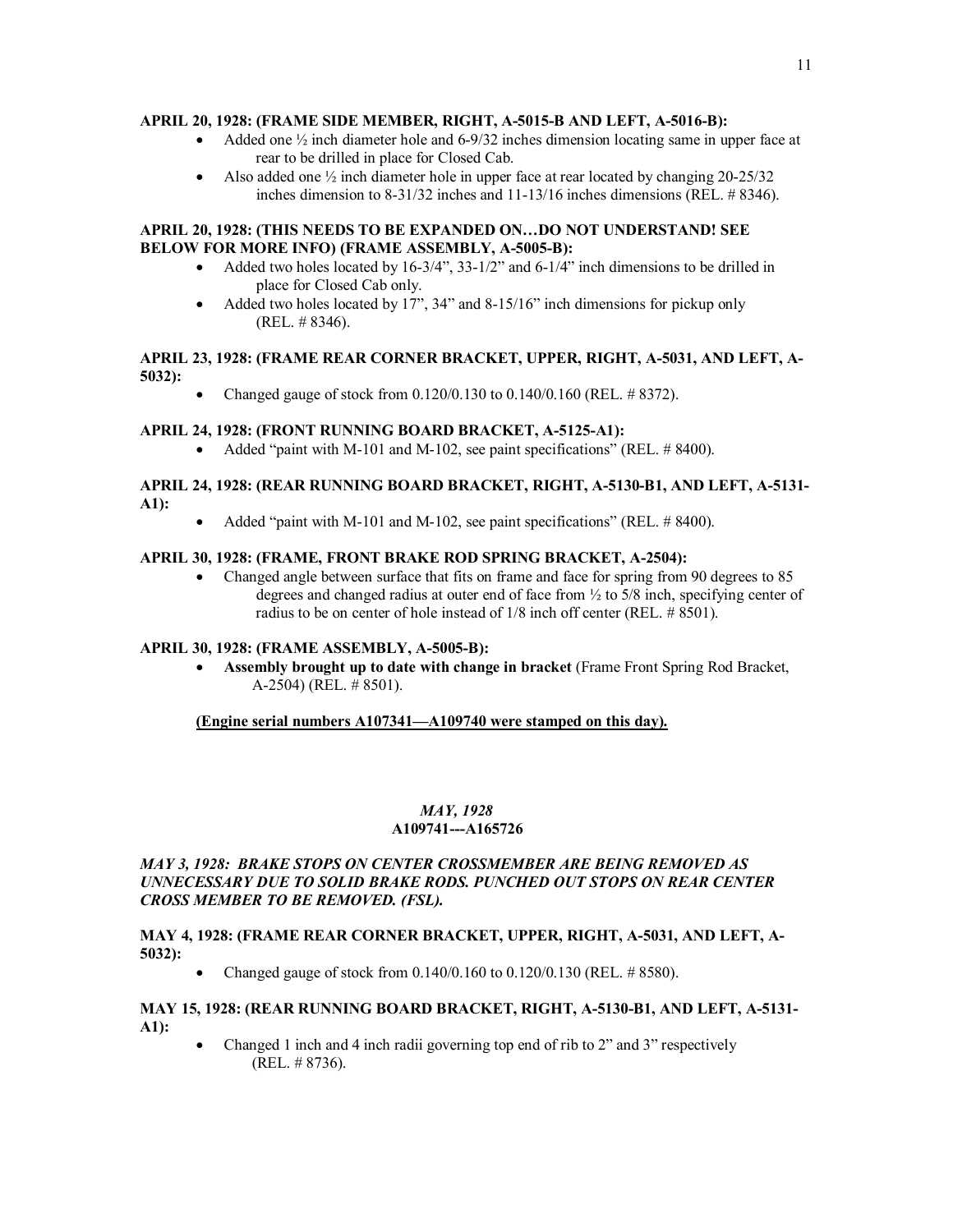# *JUNE, 1928*  **A165727---A224276**

### **JUNE 7, 1928: (FRONT RUNNING BOARD BRACKET, A-5125-A1):**

Specified thickness of rib to be  $17/32-9/16$  inch instead of  $9/16$  inch (REL. # 9053).

# **JUNE 7, 1928: (REAR RUNNING BOARD BRACKET, RIGHT, A-5130-B1, AND LEFT, A-5131- A1):**

- · Added optional view of top end of rib.
- Specified thickness of rib to be  $17/32-9/16$  inch instead of  $9/16$  inch (REL. # 9053).

### **JUNE 13, 1928: (FRAME SIDE MEMBER, RIGHT, A-5015-B AND LEFT, A-5016-B):**

• Relocated holes for Brake Rod Spring Bracket—Front, A-2504 (REL. # 9142).

# *(IT MAY BE AT THIS TIME THE BRACKETS WERE "ANGLED" AS RELEASE # 8501, APRIL 30, 1928, INDICATE).*

### **JUNE 13, 1928: (FRAME ASSEMBLY, A-5005-B):**

· **Assembly brought up to date with changes in side members** (REL. # 9142).

### **(Engine serial numbers A187029—A189339 were stamped on this day).**

# **JUNE 29, 1928: (FRAME TO BODY BRACKET-FRONT, A-5075):**

• Specified bosses around two upper rivet holes (REL. #9383).

# *JULY, 1928*

# **A224277---A295707**

### **JULY 19, 1928: (FRAME SIDE MEMBER, RIGHT, A-5015-B, AND LEFT, A-5016-B):**

· **Hold up change in location of holes for Brake Rod Spring Bracket-Front, A-2504** (REL. # 9142 supplement).

### **JULY 19, 1928: (FRAME ASSEMBLY, A-5005-B):**

· **Hold up on above change in location of holes (as specified in release # 9142) until further notice** (REL. # 9142 supplement).

### **(Engine serial numbers A265228—A268646 were stamped on this day).**

*(BETWEEN APROXAMENTLY JUNE 13, 1928 AND JULY 19, 1928, FRAMES MAY HAVE HAD THE CHANGE WHICH WAS IMPLIMENTED ON JUNE 13, 1928. HOWEVER, SOMETIME AFTER JULY 19, 1928 FRAMES MAY HAVE REVERTED BACK TO THE ASSEMBLY BEFORE JUNE 13, 1928, DUE TO THE "HOLD-UP IN CHANGING LOCATION OF HOLES FOR THE BRAKE ROD SPRING BRACKET-FRONT, A-2504, IF IN FACT IT WAS EVER DONE. DOES THAT MAKE SENCE?).* 

### **JULY 20, 1928: (FRAME REAR CROSS MEMBER, A-5030-B):**

• Added pockets on the front and rear sides near ends, specifying flanges to project out opposite pockets (REL. # 9650).

### **JULY 27, 1928: (FRAME SIDE MEMBER, LEFT, A-5016-B):**

• Removed holes for hand brake lever bracket (REL. #9726).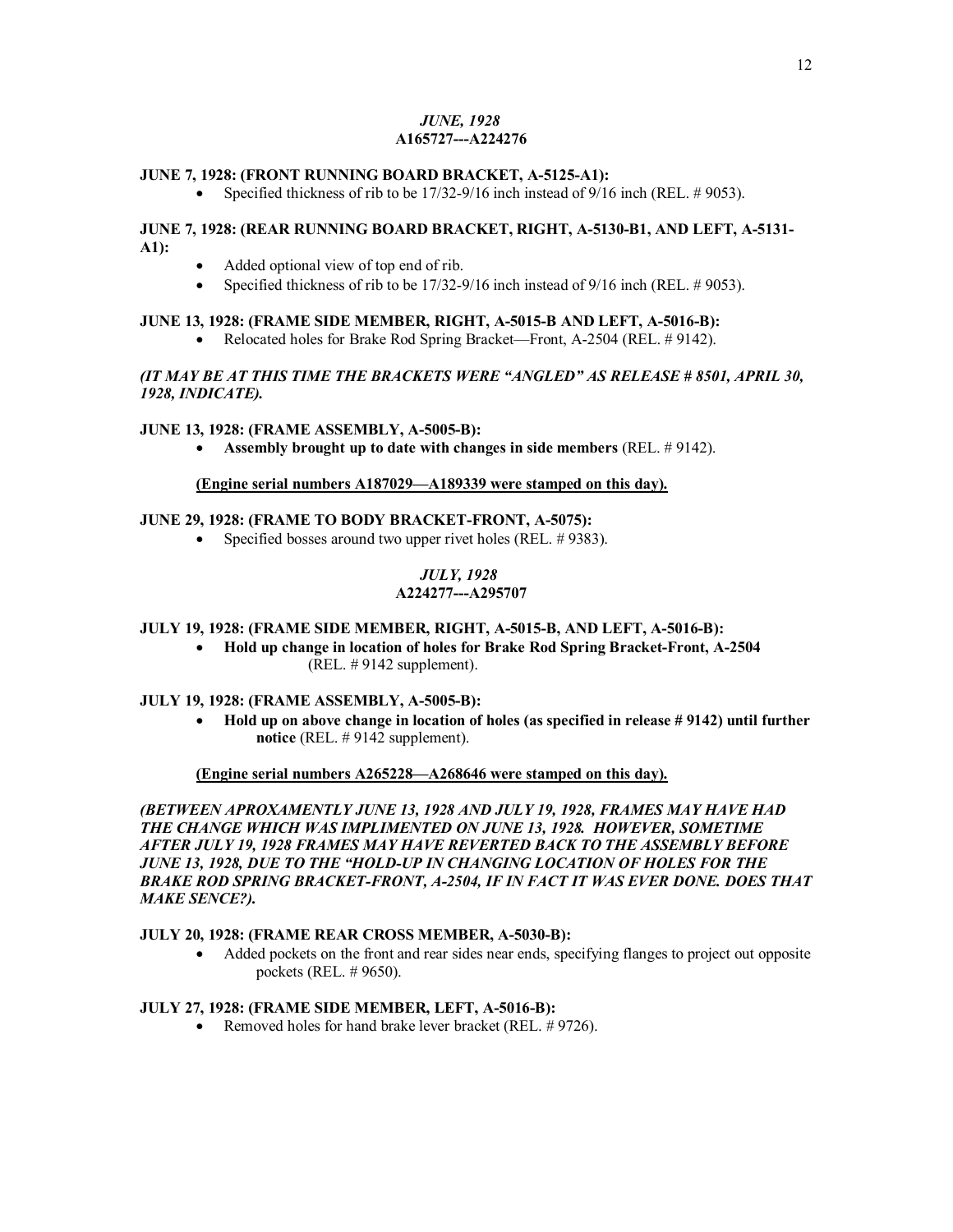# **JULY 27, 1928: (FRAME ASSEMBLY, A-5005-B):**

· **Brought up to date with side members** (REL. #9726).

# **(Engine serial numbers A285670—A288905 were stamped on this day).**

# *AUGUST, 1928*  **A295708---A384867**

### **AUGUST 6, 1928: (FRAME SIDE MEMBER, RIGHT, A-5015-B, AND LEFT, A-5016-B):**

• Changed diameter of first and third fender bolt holes in top flange from 5/16 inch to 3/8 inch (REL. # 9851).

### **AUGUST 6, 1928: (FRAME CENTER CROSS MEMBER, A-5025):**

• Added one hole for new design battery support (REL. #9851).

# **AUGUST 6, 1928: (FRAME ASSEMBLY, A-5005-B):**

· **Changed to conform with detailed parts** (REL. # 9851).

# **(Engine serial numbers A305756—A309359 were stamped on this day).**

### **AUGUST 6, 1928: (FRAME TO ENGINE REAR SUPPORT, A-5090-B):**

• Changed diameter of bolt holes from 17/32 inch to 9/16 inch for convenience in assembling (REL. # 9859).

# **AUGUST 27, 1928: (FRAME SIDE MEMBER, RIGHT, A-5015-B, AND LEFT, A-5016-B):**

- · Changed distance between the center of Center Cross Member and rear hole for Front Brake Rod Spring Bracket from 17-1/64 inches to 17-25/64 inches.
- Specified that the distance between holes and top of side member be 5/8 inch instead of  $11/16$  inch and  $\frac{3}{4}$  inch.
- Removed the note specifying that front and rear body holes be for open bodies only (see January 25, 1928) (REL. # 10072).

### **AUGUST 27, 1928: (FRAME CENTER CROSS MEMBER, A-5025):**

- Added two lugs on the rear side, specifying sides of  $\frac{3}{4}$  inch diameter hole to be tangent to opening for lug.
- Changed diameter of center hole for battery support from 21/64 to 25/64 inch (REL. # 10070).

### **AUGUST 27, 1928: (FRAME ASSEMBLY, A-5005-B):**

· **Brought assembly up to date with change in bracket holes in side members** (REL. # 10072).

# **(Engine serial numbers A363095—A367394 were stamped on this day).**

### **AUGUST 30, 1928: (FRAME, FRONT BRAKE ROD SPRING BRACKET, A-2504):**

· Redesigned, changed from a *forging* to *a stamping* (REL. # 10103).

### **AUGUST 30, 1928: ( FRAME TO BODY BRACKET-FRONT, A-5075):**

· Redesigned, changed from a *forging* to a *stamping* (REL. # 10103).

# **AUGUST 30, 1928: ( HOOD SHELF SUPPORT BRACKET, A-5100):**

· Redesigned, changed from a *forging* to a *stamping* (REL. # 10103).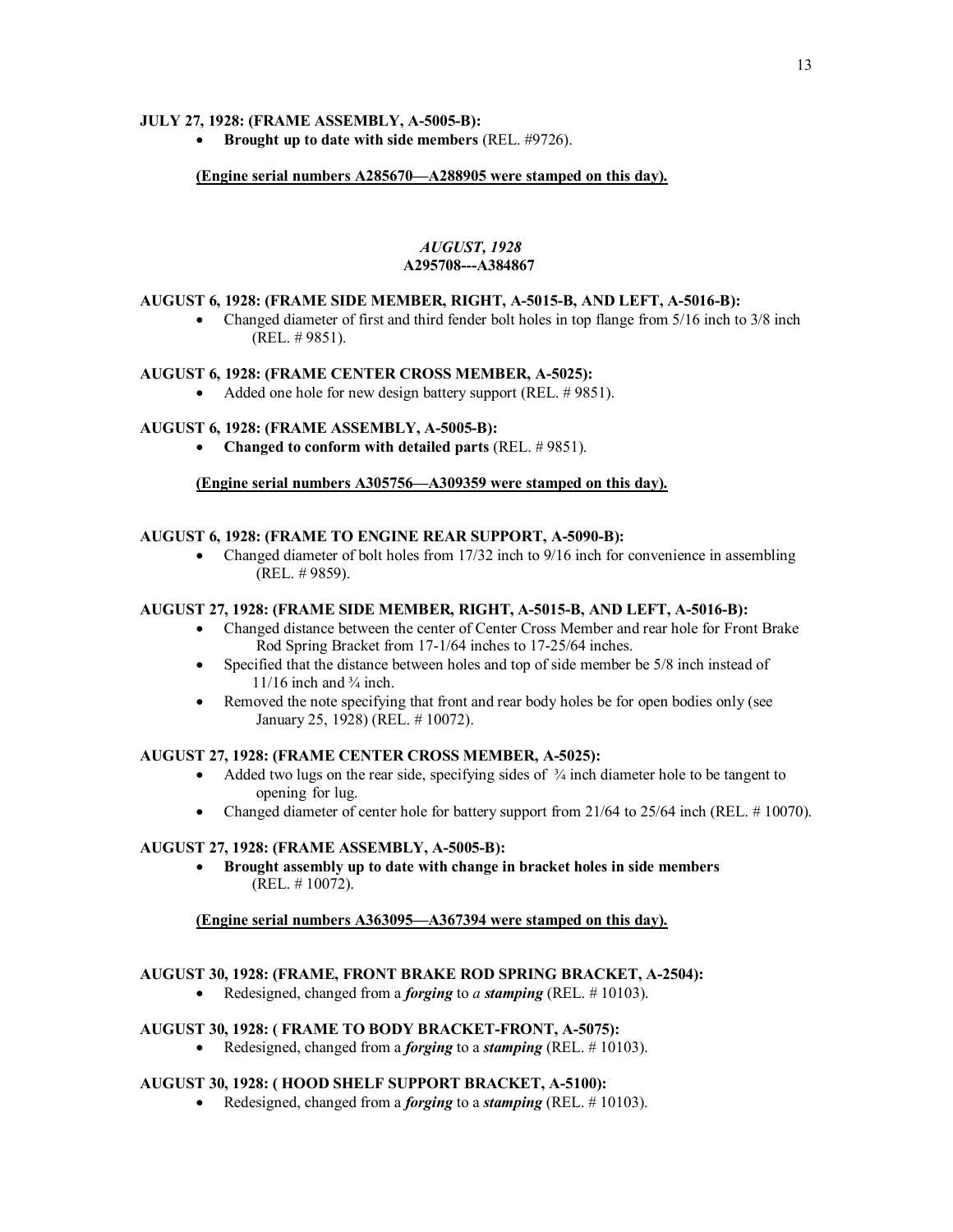# **AUGUST 31, 1928: (FRAME CENTER CROSS MEMBER, A-5025):**

· Changed radius of pocket for Brake Equalizer Operating Shaft Pin, A-2473, from 0.183/0.189 to 0.189/0.195 inch (REL. # 10110).

# *SEPTEMBER, 1928*  **A384868---A473012**

# **SEPTEMBER 19, 1928: (FRAME FRONT CROSS MEMBER, A-5020-A):**

- · Specified that the distance between top edge of flange which supports motor and top of member at ends be 5/16 inch.
- Removed two spherical bosses from top at center (REL. #10295).

### **SEPTEMBER 20, 1928: (FRAME TO ENGINE REAR SUPPORT PLATE, A-5095-A1):**

• Changed material from steel (forging) to malleable iron (REL. #10323).

# **SEPTEMBER 21, 1928: (FRAME CENTER CROSS MEMBER, A-5025):**

- Specified two 5/8 inch diameter punched holes on top face instead of one.
- · Changed ends of offset at top and removed pockets and holes for brake equalizer, holes for hand service brake rod, also holes and lugs for brake equalizer beam stop.
- Added  $\frac{3}{4}$  inch hole for emergency brake rod (REL. #10155, supplement #4).

### **SEPTEMBER 28, 1928: (HOOD SHELF SUPPORT BRACKET, A-5100):**

• Changed thickness of metal from  $0.115/0.135$  to  $0.150/0.170$  inch (REL. #10417).

### **SEPTEMBER 28, 1928: (FRONT RUNNING BOARD BRACKET, A-5125-A2):**

Redesigned, adopted, changing from a forged to a pressed steel design (REL. # 10423). *(NOTE: With this release #10423, there was a "supplement" on October 2, 1928 to the release which indicated "Redesigned, changing from a stamping to a forging". No reason was given to revert the parts* **BACK** *to a forging).*

### **SEPTEMBER 28, 1928: (REAR RUNNING BOARD BRACKET, RIGHT, A-5130-B, AND LEFT, A-5131-A):**

• New design, adopted.

Redesigned, changing from a forged to a pressed steel design (REL. #10423). *(NOTE: With this release #10423, there was a "supplement" on October 2, 1928 to the release which indicated "Redesigned, changing from a stamping to a forging". No reason was given to revert the parts* **BACK** *to a forging).* 

#### *OCTOBER, 1928*   **A473013---A585696**

### **OCTOBER 11, 1928: (FRAME FRONT CROSS MEMBER, A-5020-A):**

- Cut off 1-3/4 inch of rear flange, thus removing the engine support holes.
- Changed size of hole, formerly used as a drain hole, from  $\frac{1}{2}$  inch diameter to  $\frac{3}{4}$  inch diameter, as this is now used as engine support hole, and redimensioned location of the same.
- Changed radius in corner of rear flange from 3/8 to 7/32 inch to insure necessary clearance for motor support.
- Removed two 9/32 inch holes formerly used for engine pans (REL. # 10580).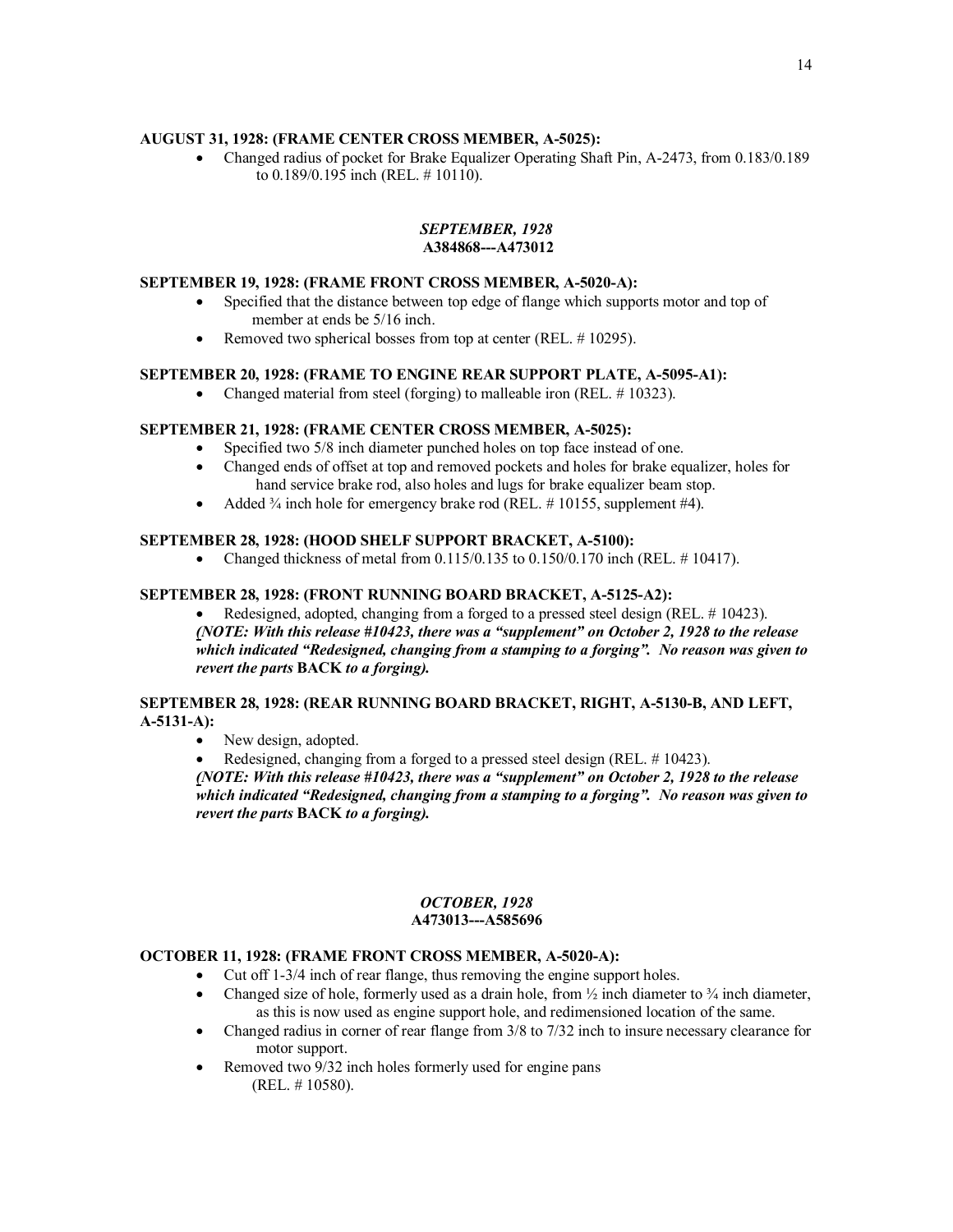# **OCTOBER 11, 1928: (FRAME, A-5005-B):**

· **Brought up to date with changes necessitated by the new front engine support** (REL. # 10580).

### **(Engine serial numbers A511915—A516385 were stamped on this day).**

### **OCTOBER 26, 1928: (FRAME FRONT CROSS MEMBER, A-5020-A):**

- · Changed shape at bottom to simplify dies.
- Removed reinforcing ribs from rear flange and specified the  $\frac{3}{4}$  inch hole for engine support to be located 3-1/64 to 3-3/64 inches from centerline instead of 1-1/32 inches from outside of flange on rear side.
- · Changed shape of front and rear walls, changing distance between centerline and front side from 2-5/16 to 1-13/16 inch.
- · Relocated holes for attaching to side members.
- Changed radius between inside edge of lugs on front side and the lower edge of front wall from 5/8 to 2 inches
- Changed radius for notch in the top of flange on rear side from 1-1/8 to 1-1/4 inches.
- Changed distance between top surface at ends and the bottom of lug on front side from 2-23/64 to 2-11/32 inch (REL. # 10580 supplement).

# *OCTOBER 28, 1928: A NEW BATTERY BRACKET WAS RELEASED FOR PRODUCTION WHICH NECESSITATED THE RELOCATION OF THE HOLES WHICH ARE TO ATTACH THE NEW BRACKET. THE NEW HOLES SHOULD BE ON THE EDGE OF THE CENTER CROSSMEMBER (SB). HOWEVER, WHEN THIS BATTERY BRACKET WAS CHANGED ON AUGUST 9, 1928 (RELEASE # EI 9884), THE NUMBER OF HOLES ON THE BRACKET WHICH ATTACHED THE BRACKET TO THE FRAME SIDE MEMBER—RIGHT, CHANGED FROM 2 TO 1, BUT THE TWO HOLES REMAINED IN THE FRAME UNTIL NOVEMBER 12, 1929 (SEE BELOW).*

### *NOVEMBER, 1928*  **A585697---A697829**

# **NOVEMBER 6, 1928: (RUNNING BOARD BRACKET, FRONT, A-5125-A2, STAMPING):**

- · Added limits locating holes, bottom of bracket and overall length from pad.
- Specified that the distance between center of bracket and side be 19/32 to 21/32 inch and that bottom of bracket be 90 degrees  $+$  or  $-1/16$  out of square with pad (measured at outer end).
- Specified that the distance between hole and outer end be  $\frac{1}{2}$  inch minimum (REL. # 10941).

# **NOVEMBER 6, 1928: (RUNNING BOARD BRACKET, REAR, RIGHT, A-5130-B2, AND LEFT, A-5131-A2, STAMPING):**

- · Added limits locating holes, bottom of bracket and overall length from pad.
- Specified that the distance between center of bracket and side be 19/32 to 21/32 inch and that bottom of bracket be 90 degrees  $+$  or  $-1/16$  out of square with pad measured at outer end.
- Specified that distance between hole and outer end be  $\frac{1}{2}$  inch minimum (REL. #10941).

# **NOVEMBER 7, 1928: (FRAME REAR CORNER BRACKET, LOWER, A-5033-B):**

- Changed horizontal distance between rear hole for side member and outer hole for rear cross member from  $1-1/2$  inch to  $1-15/32$  inch.
- Changed vertical distance between these holes from 1-13/16 inch to 1-53/64 inch.
- Changed thickness of stock from  $0.150/0.170$  to  $0.156 + or -0.010$ (REL. #10944).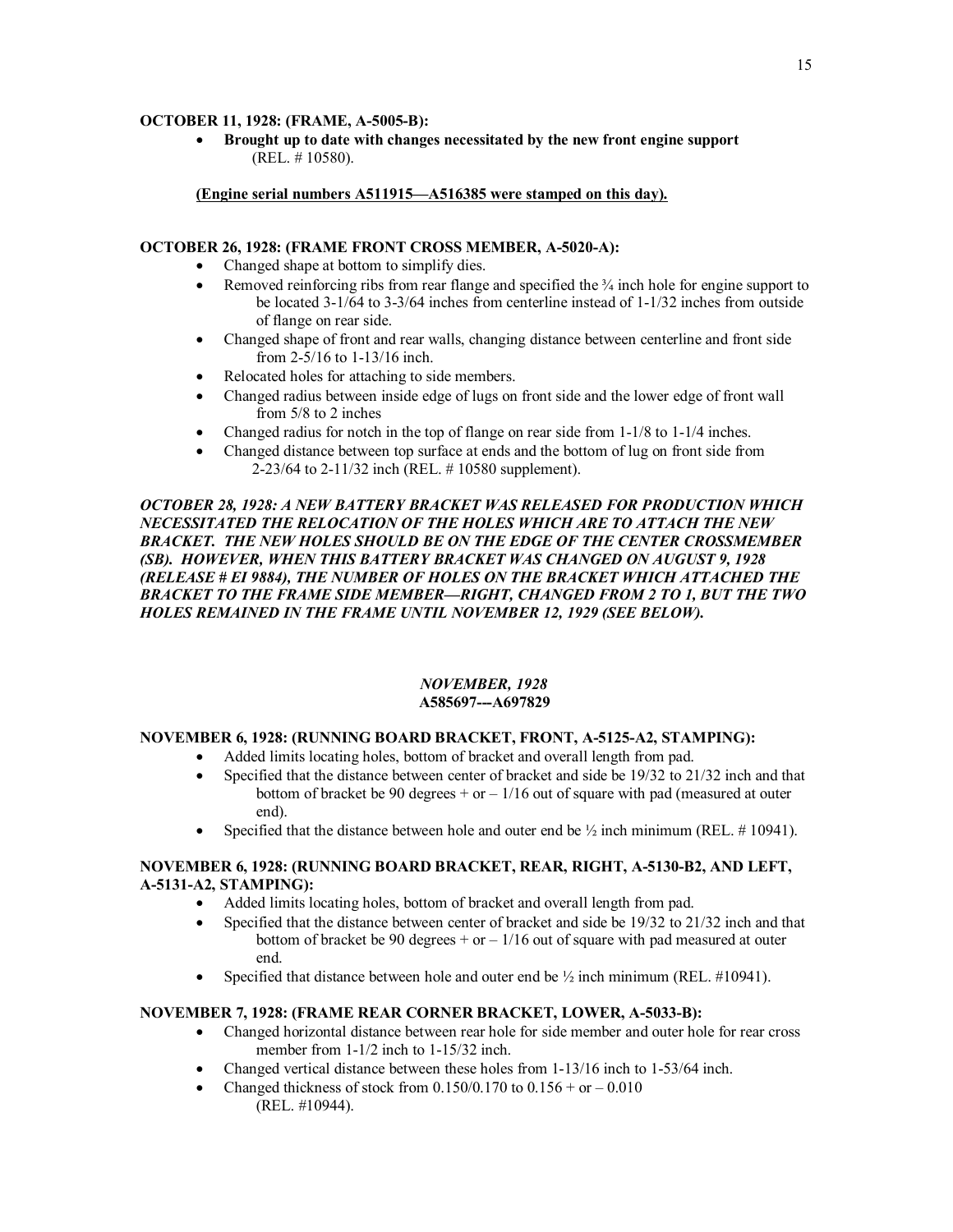# **NOVEMBER 10, 1928: (FRAME SIDE MEMBER, RIGHT, A-5015-B):**

Added holes for steering gear bracket, wheel carrier, battery support and stop light switch (REL. # 10991).?????

# **NOVEMBER 10, 1928: (FRAME SIDE MEMBER, LEFT, A-5016-B):**

· Added holes for speedometer cable support, stop light switch, and muffler outlet pipe bracket (REL. 10991).?????

### **NOVEMBER 10, 1928: (FRAME SIDE MEMBER, RIGHT, A-5015-B, AND LEFT, A-5016-B):**

- Removed L.H.C. from title and changed diameter of lower hole for fender bracket from 17/32 inch to 13/32 inch.
- · Relocated holes for Front Cross Member and changed distance between top member and holes for Front Brake Rod Spring Bracket from 5/8 inch to  $\frac{3}{4}$  inch.
- Changed thickness of metal from  $0.140/0.160$  to  $0.156 + or 0.010$ (REL. # 10991).

# **NOVEMBER 10, 1928: (FRAME FRONT CROSS MEMBER, A-5020-A):**

Changed thickness of metal from  $0.150/0.170$  to  $0.156 + or - 0.010$ (REL. # 10991).

### **NOVEMBER 10, 1928: (FRAME CENTER CROSS MEMBER, A-5025):**

- Added 1-1/2 inch diameter hole in front side for brake rod, R.H.C. and oblong hole in top, which is used for lifting frame assembly.
- Changed diameter of hole for battery support from  $25/64$  inch to  $13/32$  inch (REL.  $\# 10991$ ).

### **NOVEMBER 10, 1928: (FRAME REAR CROSS MEMBER, A-5030-B):**

• Changed thickness of metal and other physical properties from 0.150/0.170 to 0.156 + or – 0.010 and elastic limit 40,000 lbs. per sq. inch to 42,000 lbs. per sq. inch (REL. # 10991).

# **NOVEMBER 10, 1928: (FRAME TO BODY BRACKET-FRONT, A-5075):**

• Changed thickness of metal from  $0.140/0.160$  to  $0.156 + or -0.010$ (REL. # 10991).

### **NOVEMBER 10, 1928: ( HOOD SHELF SUPPORT BRACKET, A-5100):**

Changed thickness of metal from  $0.150/0.170$  to  $0.156 + or -0.010$ (REL. # 10991).

### **NOVEMBER 10, 1928: (FRAME ASSEMBLY, A-5005-B):**

- Removed L.H.C. from title and specified for use on "AF" and "A" chassis instead of "A" chassis only (REL. # 10991).
- · **Brought up to date with changes in parts.**

### **(Engine serial numbers A617216—A622618 were stamped on this day).**

# *NOVEMBER 22, 1928: NEW DESIGN BRAKE CROSS SHAFT WHICH CHANGED THE CENTER CROSSMEMBER IN DELETING BRAKE EQUALIZER BEAMS AND LEVERS AND THE PUNCHED OUT STOPS (POS) (FSL).*

### **NOVEMBER 23, 1928: (FRAME TO ENGINE REAR SUPPORT CUSHION, INNER, A-5092):**

Specified non-blooming rubber and added physical properties (REL. #11126).

### **NOVEMBER 23, 1928: (FRAME TO ENGINE REAR SUPPORT CUSHION, OUTER, A-5094):**

• Specified non-blooming rubber and added physical properties (REL. #11126).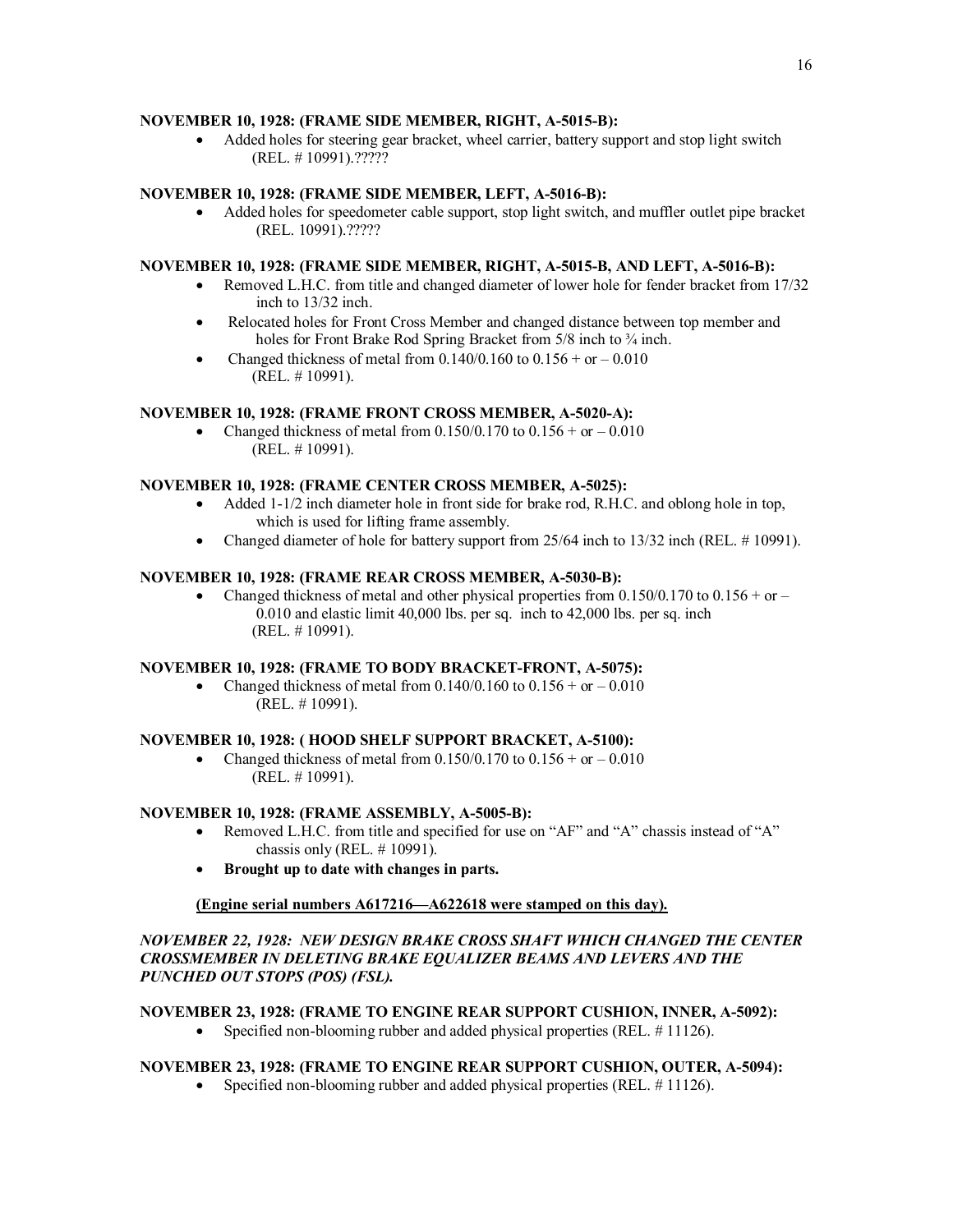# *NOVEMBER 28, 1928: (FRAME FRONT CROSS MEMBER, A-5020-A): NEW FRONT CROSS MEMBER WITH NEW TYPE OF ENGINE FRONT SUPPORT (FSB).*

### *DECEMBER, 1928*  **A697830---A810122**

### **DECEMBER 3, 1928: (FRONT RUNING BOARD BRACKETS, A-5125-A2, STAMPING):**

- Specified maximum permissible taper between sides of channel, sections to be 1/16 inch in horizontal portion and  $\frac{1}{4}$  inch at and above bend.
- Changed radius at intersection of channel with flange from 1/8 inch to 1/4 inch.
- Changed width of lower end of flange from 1-3/16 to 1-3/8 inches.
- Added section through bolt holes to show proper method of countersinking.
- Changed radius of flange around rivet holes from  $\frac{1}{2}$  to 15/32-17/32 inch.
- Decreased width of flange below rivet holes, specifying  $2-1/8-2-1/4$  inch width at point 1 inch below lower holes (REL. # 11196).

# **DECEMBER 3, 1928: (REAR RUNNING BOARD BRACKETS, RIGHT, A-5130-B2, AND LEFT, A-5131-A2) (STEEL STAMPING):**

- · Specified maximum permissible taper between sides of channel, sections to be 1/16 inch in horizontal portion and  $\frac{1}{4}$  inch at and above the bend.
- Changed radius at intersection of channel with flange from 1/8 inch to 1/4 inch.
- Changed width of lower end of flange from 1-3/16 to 1-3/8 inch.
- Added section through bolt holes to show proper method of countersinking.
- Changed radius of flange around rivet holes from  $\frac{1}{2}$  to 15/32-17/32 (REL. # 11196).

# **DECEMBER 12, 1928: (FRAME FRONT CROSS MEMBER, A-5020-A):**

Changed hole for motor support from  $\frac{3}{4}$  inch diameter to 7/8 inch diameter (REL. #11317).

# **DECEMBER 14, 1928: (FRAME CENTER CROSS MEMBER, A-5025):**

• Changed holes for brake rod from 1-1/2 inch diameter to the shape of blank for A-5081-81 plate and added note specifying that pieces from holes be used to make frame front bumper bolt plates A-5080-81 (REL. # 11339).

# **DECEMBER 19, 1928: (FRAME SIDE MEMBER, RIGHT, A-5015-B, AND LEFT, A-5016-B):**

· Removed hole for emergency brake cross shaft lubricator fitting and added hole and pocket for cross shaft bushing (REL. # 11397).

# *(HOWEVER, THIS FEATURE, ALONG WITH OTHERS WHICH WERE RELATED TO IT, DID NOT APPEAR ON FRAME ASSEMBLIES UNTIL APRIL, 1930. EVEN THOUGH IT WAS RELATED AS SUCH ON THE RELEASE FORMS, IT MUST HAVE JUST BEEN IN THE WORKS AND THOUGHTS OF AN UPGRADE WHICH FINALLY OCCURRED IN PRODUCTION IN APRIL, 1930. IT WAS UNDER THE RELEASE CODE OF #11397).*

# **DECEMBER 19, 1928: (FRAME ASSEMBLY, A-5005-B):**

· **Assembly brought up to date with changes in the side members** (REL. # 11397).

### **(Engine serial numbers A771015—A776919 were stamped on this day).**

*(AGAIN, THIS COULD NOT HAVE HAPPENED, AS FAR AS THE FRAME SIDE MEMBERS ARE CONCERNED, BECAUSE THIS FEATURE DID NOT SHOW UP IN PRODUCTION UNTIL APRIL, 1930. HOWEVER IT WAS PROBABLY IN THE DRAFTING TABLE AND IN THE WORKS).*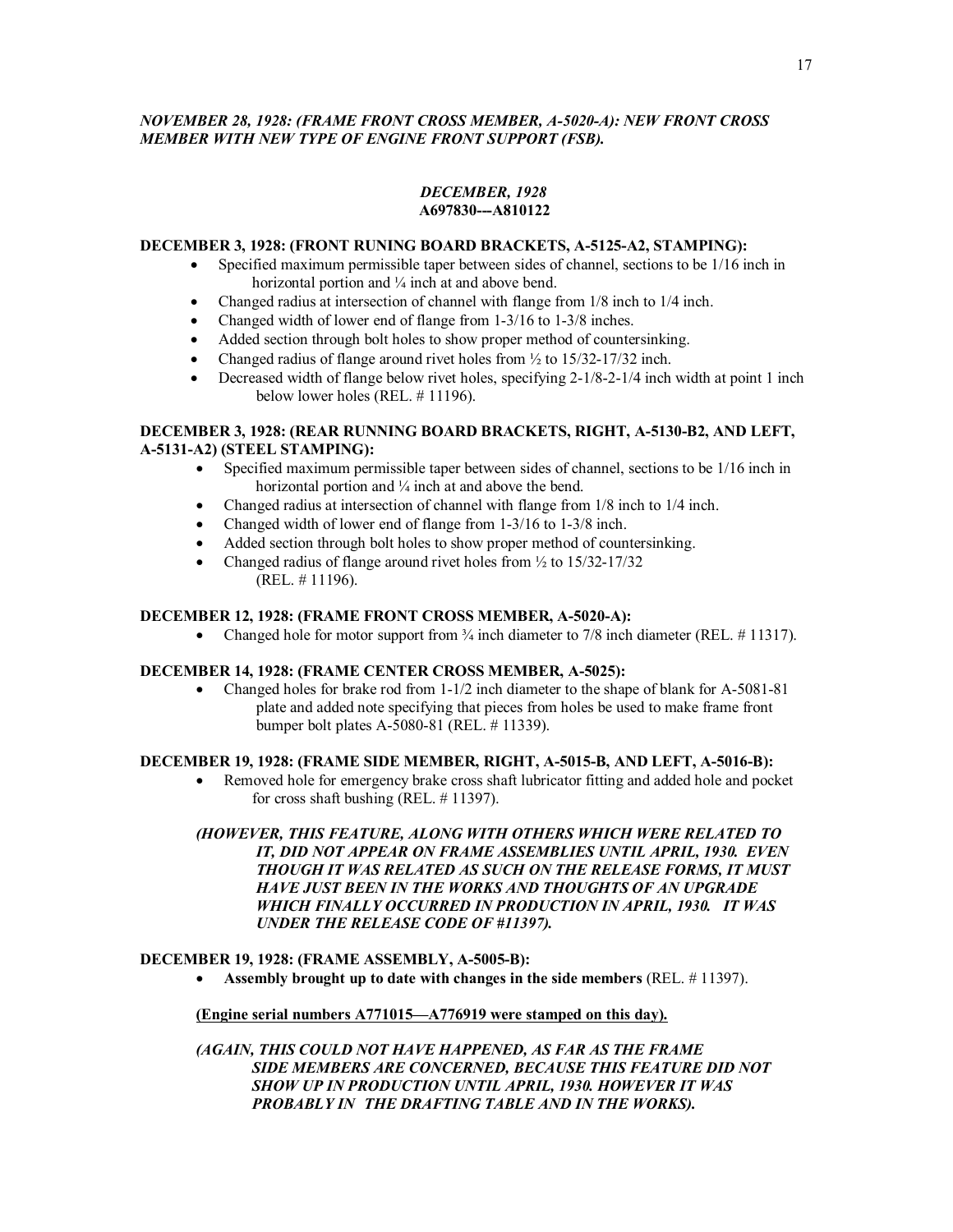# **DECEMBER 21, 1928: (FRAME TO ENGINE REAR SUPPORT CUSHION, INNER, A-5092):**

• Changed physical properties after aging 72 hours at 160 degrees F. from "compression set" 30% min." to "compression set at 600 lbs. per sq. inch 30% max" (REL. # 11433).

# **DECEMBER 21, 1928: (FRAME TO ENGINE REAR SUPPORT CUSHION, OUTER, A-5094):**

• Changed physical properties after aging 72 hours at 160 degrees F. from "compression set" 30% min." to "compression set at 600 lbs. per sq. inch 30% max" (REL. # 11433).

# **DECEMBER 26, 1928: (FRAME FRONT CROSS MEMBER, A-5020-A):**

- Specified that the contour of section AA be constant, 1-13/16 inches each side of centerline instead of the center of 1 inch radius for flange in center being on a 2-1/8 inch radius.
- Specified that 1 inch radius merge into  $1-9/32$  inch radius between points X and Y instead of 1 inch radius merging into ¼ inch radius (see section AA).
- Added section CC specifying that  $1-9/32$  inch radius merge into  $\frac{1}{4}$  inch radius between points Y and Z (REL. # 11471).

### *JANUARY, 1929*  **A810123---A983136**

# **JANUARY 9, 1929: (FRAME TO ENGINE REAR SUPPORT CUSHION, INNER, A-5092):**

• Specified 0.215/0.230 inch free thickness instead of 3/16 inch assembled thickness (REL. # 11609).

# **JANUARY 9, 1929: (FRAME TO ENGINE REAR SUPPORT CUSHION, OUTER, A-5094):**

• Specified  $0.215/0.230$  inch free thickness instead of  $3/16$  inch assembled thickness (REL. # 11609).

# **JANUARY 11, 1929: (FRAME CENTER CROSS MEMBER, A-5025):**

• Changed size and shape of hole for conveyor hook in order to use slug for rear axle bumper washer, AA-5784 (REL. # 11627).

# **JANUARY 11, 1929: (FRAME REAR CORNER BRACKET, UPPER, RIGHT, A-5031, AND LEFT, A-5032):**

· Changed shape of side flange to increase clearance for shock absorber bolt nut (REL. # 11627).

# **JANUARY 26, 1929: (FRAME SIDE MEMBER, LEFT, A-5016-B):**

- · Changed the distance between hole for muffler bracket and outside of member from 7/8 inch to 1-3/16 inches.
- Also between hole and centerline of center cross member from 26-15/32 inches to 27-13/16 inches (REL. # 11800).
- · **WHAT IS A MUFFLER BRACKET DOING ON THE LEFT FRAME SIDE MEMBER?**

# **JANUARY 30, 1929: (FRAME FRONT CROSS MEMBER, A-5020-A):**

Added two bosses 5/32 inch high around holes for radiator bolts (see section BB) and changed shape at top of rear flange (REL. # 11861).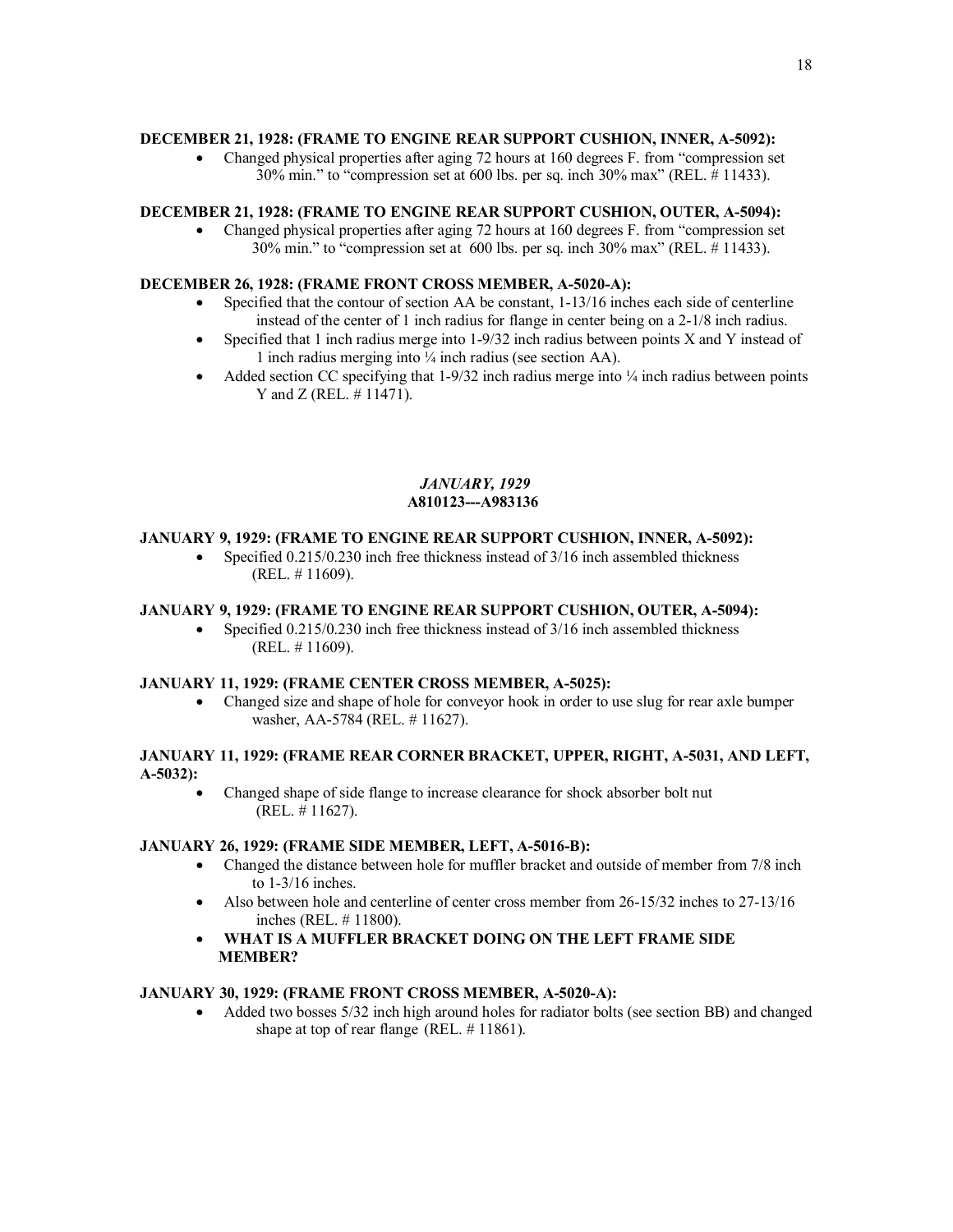# **JANUARY 30, 1929: (FRAME REAR CORNER BRACKET, UPPER, RIGHT, A-5031, AND LEFT, A-5032):**

- · Changed shape of front edge, changing distance between rear corner and front edge from 3-3/4 inches to 3-19/32 inches.
- Changed the distance between corner and inner end from 4-3/4 inches to 4-37/64 inches and removed size of stock (REL # 11651).

# *FEBRUARY, 1929*   **A983137---A1127171**

# **FEBRUARY 7, 1929: (FRAME CENTER CROSS MEMBER, A-5025):**

• Removed two  $21/64$  inch holes in front flange for battery support (REL,  $\# 11946$ ).

# **FEBRUARY 13, 1929: (FRAME TO ENGINE REAR SUPPORT CUSHION, INNER, A-5092):**

• Changed thickness from  $0.215/0.230$  inch to  $0.208/0.228$  inch (REL.  $\#$  11997).

## **FEBRUARY 13, 1929: (FRAME TO ENGINE REAR SUPPORT CUSHION, OUTER, A-5094):**

• Changed thickness from  $0.215/0.230$  inch to  $0.208/0.228$  inch (REL. # 11997).

# *MARCH, 1929*  **A1127172---A1298827**

### **MARCH 15, 1929: (FRAME FRONT CROSS MEMBER, A-5020-A):**

• Specified that one hole for lug on starting crank bearing be elongated instead of being round (REL. # 12280).

*MARCH 28, 1929: DUE TO THE NEW MUFFLER OUTLET PIPE CLAMP (A-5256-C), THE HOLE FOR THE ATTACHMENT OF SAID CLAMP ON THE FRAME WAS RELOCATED 1-11/32" TO THE REAR OF THE OLD HOLE. THE OLD HOLE LOCATION WAS 7/8" FROM THE INSIDE FRAME WALL OF THE FRAME OUT WHERE THE NEW HOLE LOCATION IS 1-3/16" FROM THE INSIDE FRAME WALL OF THE FRAME OUT (FSB).* 

### *APRIL, 1929*  **A1298828---A1478647**

# **APRIL 6, 1929: (FRAME SIDE MEMBER, RIGHT, A-5015-B, AND LEFT, A-5016-B):**

• Changed diameter of body bolt holes from  $\frac{1}{2}$  inch to 9/16 inch (REL, #12543).

### **APRIL 6, 1929: (FRAME TO BODY BRACKET-FRONT, A-5075):**

• Redesigned top flange and holes for fastening body (REL, #12543).

# **APRIL 27, 1929: (FRAME CENTER CROSS MEMBER, A-5025):**

· Removed from panel: 1 req. as Emergency Brake Cross Shaft Center Lever Rivet, was replaced by 5/16 x 1-1/4 groove pin (galvanized), A-23830 (REL. # 11397 supplement # 1, Dec. 19, 1928).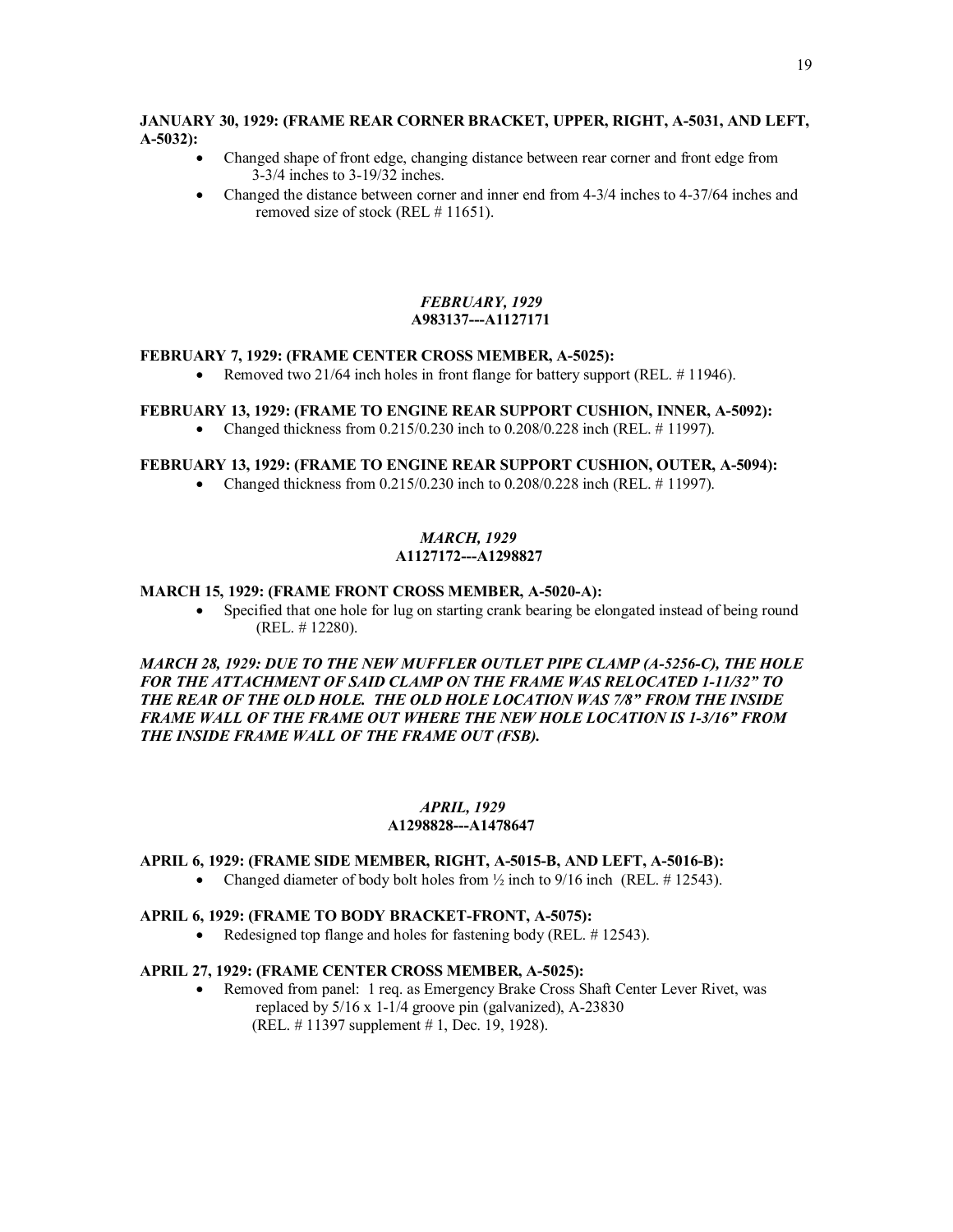# *MAY, 1929*   **A1478648---A1663401**

### **MAY 2, 1929: (FRAME CENTER CROSS MEMBER, A-5025):**

• Removed  $\frac{3}{4}$  inch diameter hole for Emergency Hand Brake Lever to Cross Shaft Rod from rear flange (REL. # 11397 supplement # 2, Dec. 19, 1928).

# **MAY 14, 1929: (HOOD SHELF SUPPORT BRACKET, A-5100):**

• Changed thickness of stock from  $0.146/0.166$  to  $0.135/0.145$  (REL.  $\#$  12949)

# **MAY 17, 1929: (FRAME SIDE MEMBER, RIGHT, A-5015-B, AND LEFT, A-5016-B):**

- · Redesigned the spherical socket for the emergency brake cross shaft, locating the center of the spherical radius 3/16 inch from the inner side of the frame channel instead of flush with the same.
- Length of socket changed from  $\frac{1}{2}$  inch to 3/8 inch. (REL. # 11397 supplement, see December 19, 1928).

# *(HERE AGAIN IS RELEASE CODE #11397, BUT A SUPPLEMENT TO IT, WHICH IS RELATING TO THE NEW STYLE 30-31 EMERGENCY BRAKE CROSS SHAFT WHICH WILL NOT APPEAR IN PRODUCTION UNTIL APRIL, 1930).*

### *JUNE, 1929*  **A1663402---A1854831**

### **JUNE 5, 1929: (FRAME ASSEMBLY, A-5005-B):**

· Specified that the distance between hole for the motor support, front, and center hole for motor support, rear, be 24-11/16 inches measured parallel with the top of the frame (REL. # 13101).

# **JUNE 6, 1929: (FRAME TO BODY BRACKET-FRONT, A-5075):**

• Changed thickness of stock from  $0.150/0.160$  to  $0.135/0.145$  (REL. # 13134).

# *JULY, 1929*   **A1854832---A2045422**

### **JULY 3, 1929: (FRAME SIDE MEMBER, RIGHT, A-5015-B):**

· Changed the distance between the centerline of cross member and the center of the speedometer cable support hole from 10-7/16 inches to 8-5/8 inches and the distance between side of side member and center of speedometer cable support hole from 7/8 to ½ inches (REL. #13385).

### **JULY 3, 1929: (FRAME SIDE MEMBER, LEFT, A-5016-B):**

· Changed the distance between the centerline of cross member and the center of the speedometer cable support hole from 19-7/16 inches to 8-5/8 inches and the distance between side of side member and center of speedometer cable support hole from 7/8 to ½ inches (REL. #13385).

# **(NOTE: A-5015-B indicates 10-7/16 inches while A-5016-B indicates 19-7/16 inches. Is this a typo?).**

# *(THERE MUST BE A TYPING ERROR???IN THE ABOVE RELEASES, #13385, AS RIGHT, A-5015- B USES 10-7/16 INCHES AND LEFT, A-5016-B USES 19-7/16 INCHES).*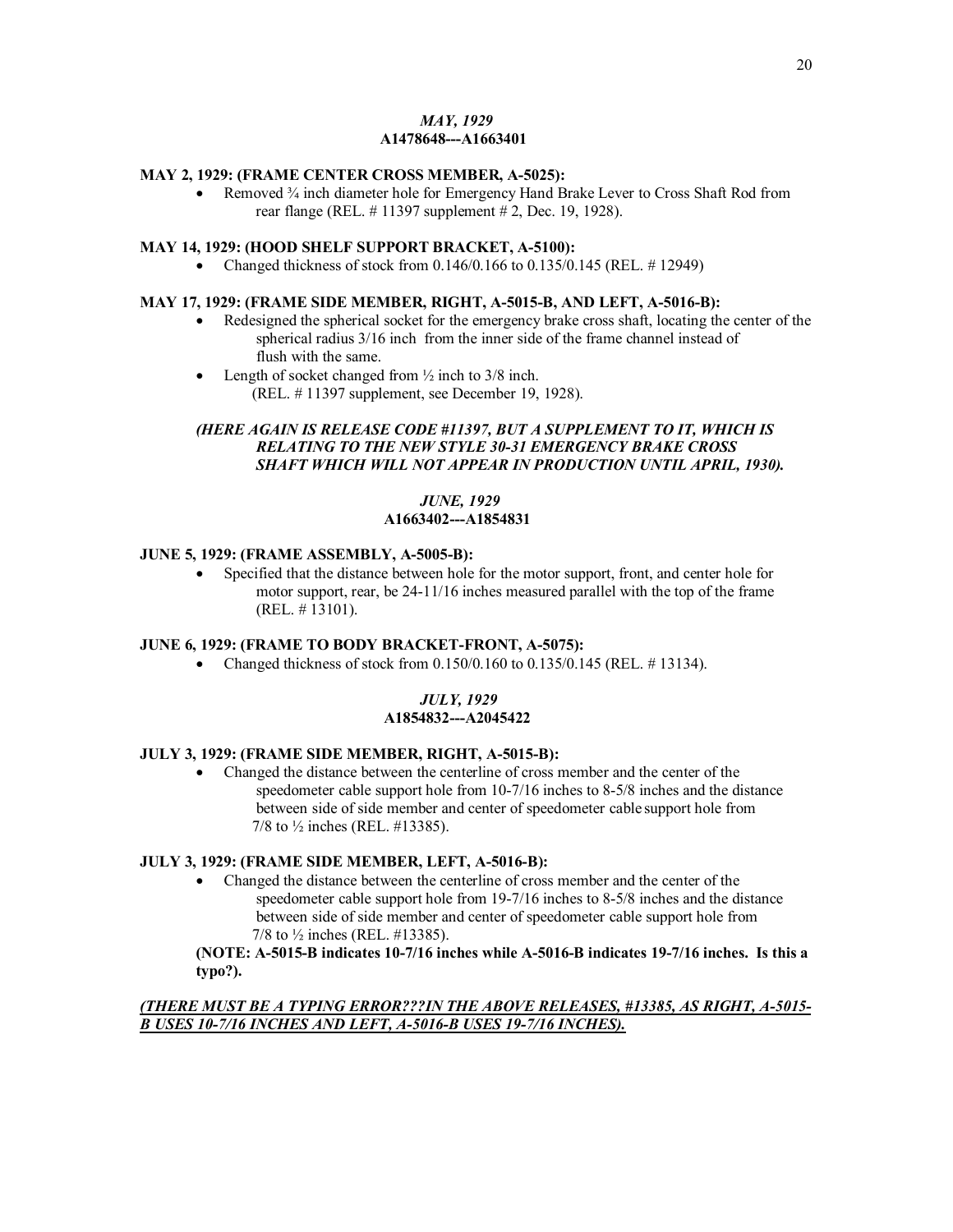# **JULY 12, 1929: (FRAME ASSEMBLY, A-5005-B):**

· **Assembly brought up to date with changes in details** (REL. # 13464).

# **(Engine serial numbers A1921807—A1929433 were stamped on this day).**

### **JULY 22, 1929: (FRAME, FRONT BRAKE ROD SPRING BRACKET, A-2504):**

Specified special slug from Frame Center Cross Member, A-5025, to be used for blank (REL. # 13488).

### **JULY 22, 1929: (FRAME CENTER CROSS MEMBER, A-5025):**

- Added two groups each consisting of three  $17/64$  inch holes for stop light switch (L& R.H.D.) in rear wall.
- Removed two 5/8 inch diameter holes in top (for locating cross member in die) spaced 11 inches from centerline of chassis, and substituted two irregular slots, slug from which are to be used without trimming for forming Brake Rod Spring Bracket- Front, A-2504.
- · Eliminated flat on upper side of 2 inch d. clearance holes in front wall for brake rods, to decrease die wear and cost. These slugs used to make A-5080 (REL. # 13488).

### *AUGUST, 1929*  **A2045423---A2243920**

# **AUGUST 30, 1929: (FRAME SIDE MEMBER, RIGHT, A-5015-B, AND LEFT, A-5016-B):**

• Changed number of 13/32 inch d. Front Fender Bracket holes from 3 to 4 (REL. # 13821).

# *SEPTEMBER, 1929*

# **A2243921---A2396932**

### **SEPTEMBER 4, 1929: ( HOOD SHELF SUPPORT BRACKET, A-5100):**

- · Changed to "Hood Clip Support Bracket".
- Changed width of horizontal pad from 1-3/4 inches to 2-3/32 inches.
- Changed length of slots from  $3/16$  inch to  $19/32$  inch and located same  $11/32$  inch instead of 13/32 from outer edge of pad (REL. #13857).

### **SEPTEMBER 30, 1929: (FRAME FRONT CROSS MEMBER, A-5020-A TO A-5020-B):**

· A-5020-A became obsolete and was followed by A-5020-B (REL. # 14053)

### **SEPTEMBER 30, 1929: (FRAME ASSEMBLY, A-5005-C):**

- · **Frame Assembly, A-5005-B, was followed by Frame Assembly, A-5005-C, for production and service.**
- · **Incorporated** *(new)* **front cross member, A-5020-B** (REL. # 14053).

# **(Engine serial numbers A2389325—A2396932 were stamped on this day).**

**(***THE METAL STAMPING WHICH FORMED THE ARROWHEAD SHAPED HOLES ON TOP OF THE CENTER CROSSMEMBER WAS USED TO FORM BRAKE ROD SPRING BRACKET--- FRONT, A-2504. EARLIER STYLES WERE FORGED AND STAMPED).*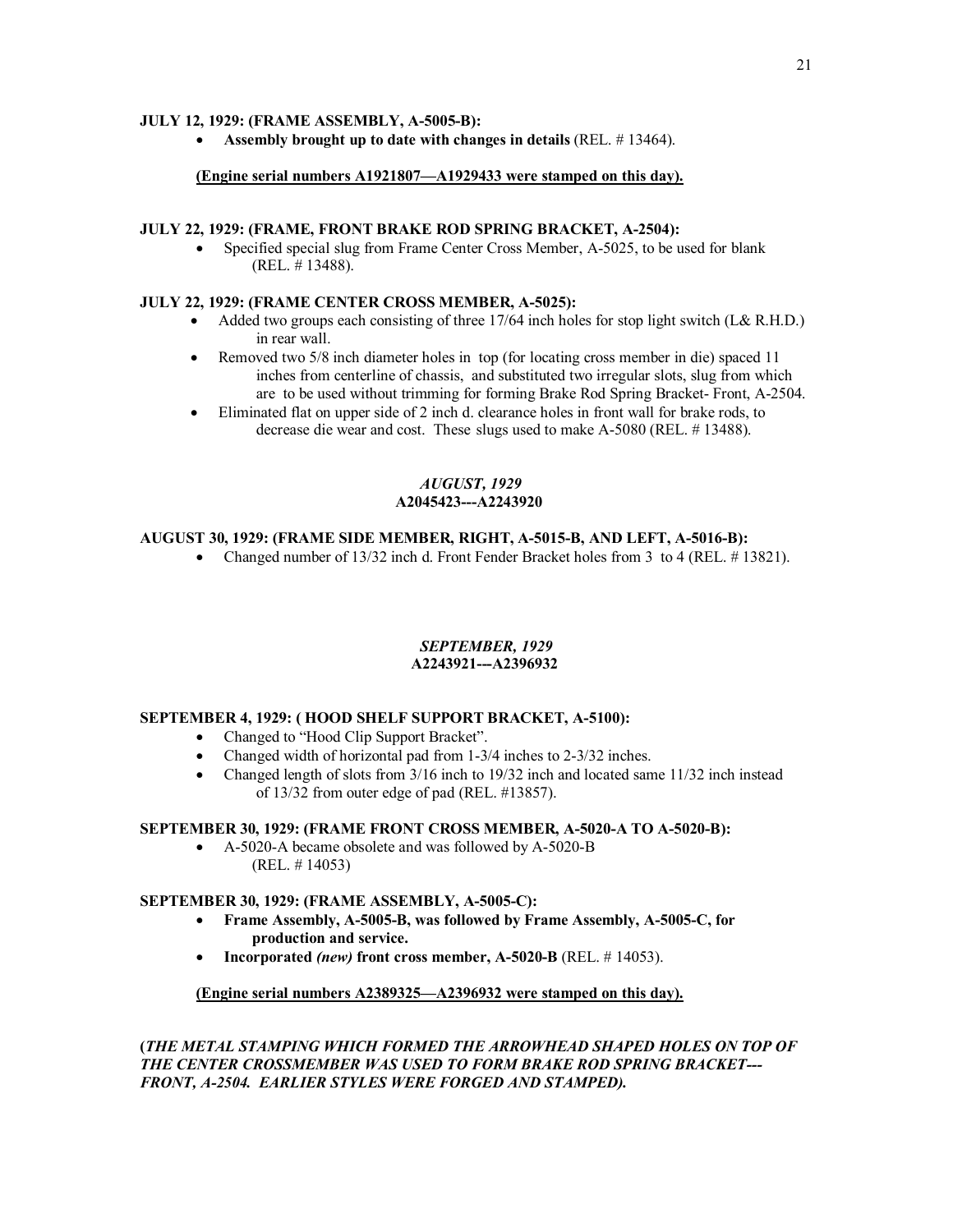#### *OCTOBER, 1929*   **A2396933---A2571781**

# **OCTOBER 15, 1929: (FRAME CENTER CROSS MEMBER, A-5025):**

· Relocated and changed number of holes for Emergency Brake Cross Shaft Support from 2 to 4 (REL. # 11397 supplement # 7, Dec. 19, 1928).

# **OCTOBER 16, 1929: (FRAME SIDE MEMBER, RIGHT, A-5015-B AND LEFT, A-5016-B):**

- · Changed number of holes required for hood clip (formerly marked hood shelf) from 2 to 4.
	- Added 7/8 inch d. hold (hole?) for side wheel carrier.
	- · Added hole 5-7/16 inches ahead of centerline of center cross member for running board shield (REL. # 14274).

### **OCTOBER 17, 1929: (FRAME TO ENGINE REAR SUPPORT PLATE, A-5095-A1):**

Added suffix "A" to symbol number to distinguish from A-5095-B, Exp. Mfg. (steel stamping) (REL. # 14295).

### **OCTOBER 17, 1929: (FRAME TO ENGINE REAR SUPPORT PLATE, A-5095-B):**

• Adopted. 2000 cars per day (steel stamping) (REL.  $\#$  14295).

### **OCTOBER 23, 1929: (FRAME REAR CROSS MEMBER, A-5030-B):**

· Removed taper at ends of flange (on front side) and specified same width of flange at ends (REL. # 14347).

### *OCTOBER 28, 1929: (FRAME FRONT CROSS MEMBER, A-5020-B): NEW STYLE HAS A SLIGHT DEPRESSION AT BOTH ENDS WHERE THE RADIATOR BOLT EXTENDS THROUGH THE MEMBER WHERE THE OLDER STYLE WAS RAISED (SB). (THIS FEATURE, HOWEVER, DOES NOT SHOW UP ON ANY OF THE FRAME FRONT CROSS MEMBER RELEASE FORMS).*

### *NOVEMBER, 1929*  **A2571782---A2678140**

# **NOVEMBER 12, 1929: (FRAME SIDE MEMBER, LEFT, A-5016-B):**

- Removed the 21/64 inch d. rear hole for battery bracket. The hole is unnecessary as number of holes in the battery bracket were changed from 2 to 1. see (rel. # 9884) dated August 9,1928.
- Also changed the diameter of the front hole for front bumper (bracket) from .526/.531 ream to .500/.505 punch (REL. #14541).

*NOVEMBER 29, 1929: FRONT FENDER BRACKETS WERE REDESIGNED THUS THE BOLT PATTEREN ON THE FRAME WAS CHANGED BY THE DRILLING OF ANOTHER HOLE DIRECTLY ABOVE THE LOWER CENTER HOLE (SB). (THIS WAS RELATED TO IN THE FRAME SIDE MEMBER, RIGHT, A-5015-B AND LEFT, A-5016-B, RELEASE #13821 ON AUGUST 30, 1929).*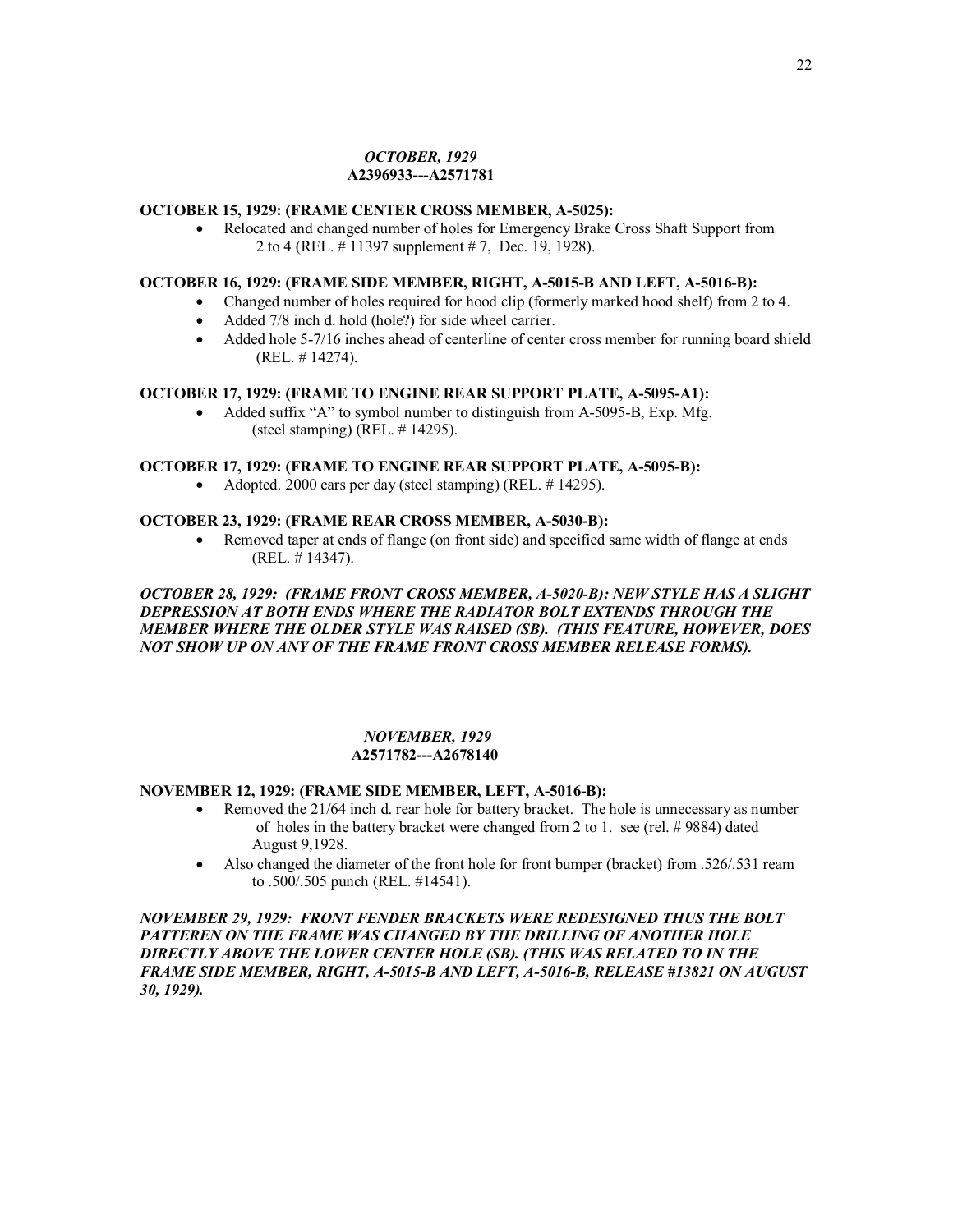# *DECEMBER, 1929*   **A2678141---A2742695**

### **DECEMBER 5, 1929: (FRAME FRONT CROSS MEMBER, A-5020-B):**

• Added 7/8 d. hole for radiator overflow (REL.  $\#$  14684 supplement  $\#3$ ).

### **DECEMBER 6, 1929: (ENGINE SUPPORT BRACKET, REAR, A-5090-B):**

• Corners at engine end of slots for wrench changed from  $1/8$  inch radius to  $\frac{1}{4}$  inch radius (REL. # 14821).

### **DECEMBER 13, 1929: (FRAME SIDE MEMBER, RIGHT, A-5015-B):**

• Specified that the dimensions locating the various holes be taken from center rivet hole for Front Cross Member instead of from line 11/32 inch ahead of center hole (REL. # 14929).

# **DECEMBER 13, 1929: (FRAME SIDE MEMBER, LEFT, A-5016-B):**

• Specified that the dimensions locating the various holes be taken from center rivet hole for Front Cross Member instead of from line 11/32 inch ahead of center hole (REL. # 14929).

#### **DECEMBER 13, 1929: (FRAME FRONT CROSS MEMBER, A-5020-B):**

• Specified that the dimensions locating the various holes be taken from center rivet hole for Front Cross Member instead of from line 11/32 inch ahead of center hole (REL # 14929).

# **DECEMBER 13, 1929: (FRAME, A-5005-C):**

- Also located the front line of Cowl for 1930, and Flywheel Housing face (REL, #14929).
- · **Assembly brought up to date with changes in frame side members and cross member.**

**(Engine serial numbers A2712408—A2716244 were stamped on this day).**

### **DECEMBER 19, 1929: (FRAME FRONT CROSS MEMBER, A-5020-B):**

• Specified that 7/8 inch d. punch for Radiator Overflow Pipe may be vertical with top of frame or square to surface of metal (REL.  $\#$  14684 supplement  $\#$  6)

#### *JANUARY, 1930*   **A2742696---A2826649**

### **JANUARY 3, 1930: (FRAME SIDE MEMBER, RIGHT, A-5015-B AND LEFT, A-5016-B):**

- Removed 2 holes for stop light switch as stop light switch is now located on (center) cross member and in production 100%.
- Removed 3 holes for steering gear and 1 hole for battery bracket as these are unnecessary in the right hand rail, L.H.D.
- Removed 1 hole for speedometer cable clip and 1 hole for muffler outlet pipe bracket as these are unnecessary in left hand rail, L.H.D. (REL. # 15117).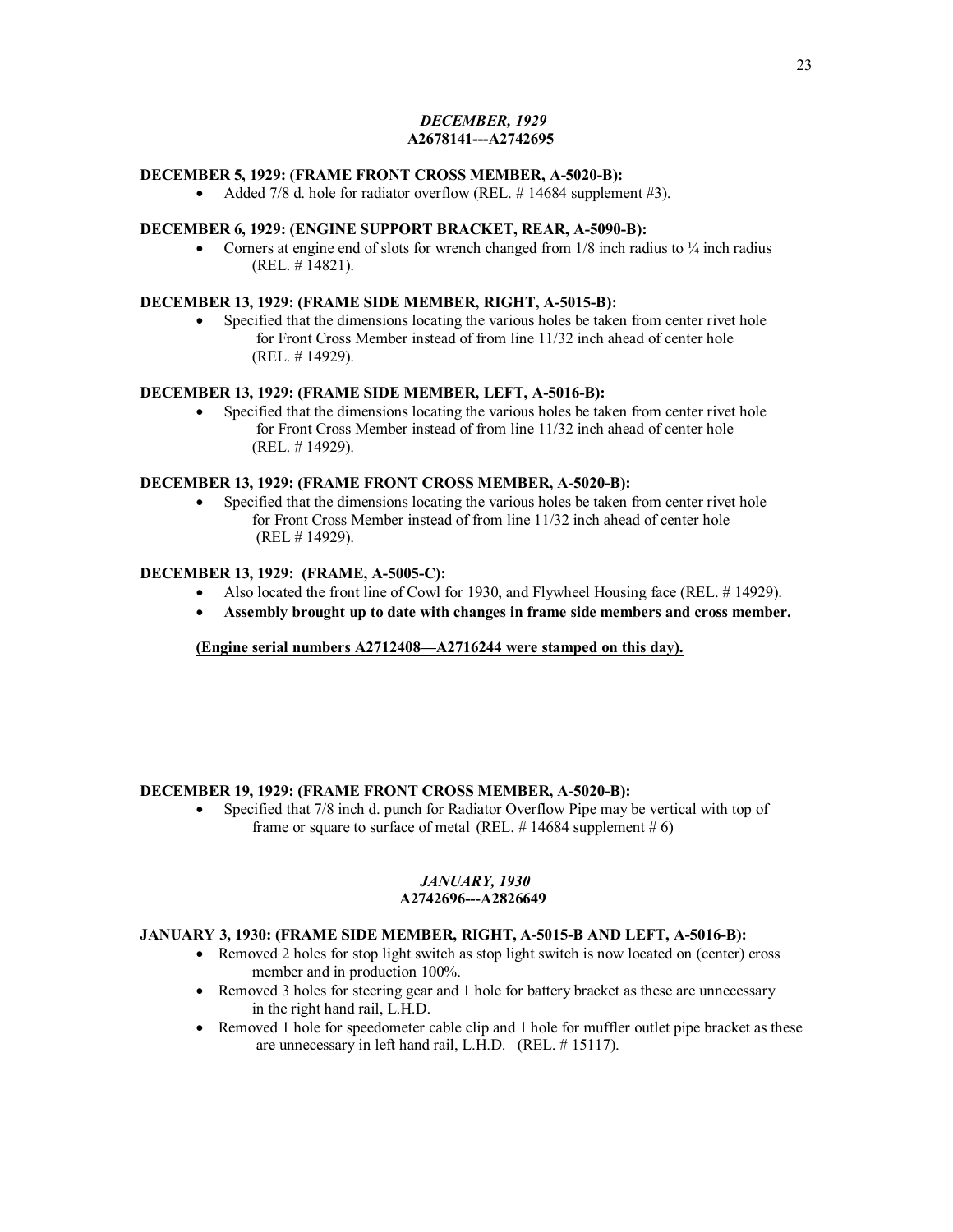### **JANUARY 20, 1930: (FRAME SIDE MEMBER, RIGHT, A-5015-B AND LEFT, A-5016-B):**

· Specified that the holes for the wheel carrier be drilled in place and that all frames be center punched to show location (REL. # 15117 supplement).

# *JANUARY 28, 1930: (CENTER CROSS MEMBER, A-5025): SHOWS THE INSTALLATION OF THE NEW STYLE STOP LIGHT SWITCH ON CENTER CROSS MEMBER (FSB).*

# *FEBRUARY, 1930*  **A2826650---A2940776**

# *MARCH, 1930*  **A2940777---A3114465**

### **MARCH 11, 1930: (FRAME TO ENGINE REAR SUPPORT PLATE, A-5095-A1):**

- Changed suffix from "A" to "A1".
- Obsolete. replaced by A-5095-A2 (REL.  $\#$  14295 supp.  $\#$ 1).

### **MARCH 11, 1930: (FRAME TO ENGINE REAR SUPPORT PLATE, A-5095-A2):**

- Changed suffix from "B" to "A2".
- Removed "Exp. Mfg.".
- Use surplus when available (REL.  $\#$  14295 supp.  $\#$  1).

### *APRIL, 1930*   **A3114466---A3304703**

# **APRIL 23, 1930: (FRAME FRONT CROSS MEMBER, A-5020-B):**

• Redesigned shape of slots at 4 top corners (REL.  $\#$  16233).

# **APRIL 23, 1930: (FRAME REAR CROSS MEMBER, A-5030-B):**

- Changed width of stock from  $9-1/8$ —9-3/8 inches to  $8-1/2$ —8-9/16 inches.
- · Made width of flanges on front and rear to be full width as sides of stock will not be blanked (REL. # 16233).

*APRIL 28, 1930: (FRAME SIDE MEMBER, RIGHT, A-5015-B, AND LEFT, A-5016-B): A POCKET AND LARGE HOLE WAS INCORPORATED INTO SIDE MEMBERS FOR THE NEW EMERGENCY BRAKE CROSS SHAFT. THIS CHANGE WAS MADE SOMETIME PREVIOUS TO THE RELEASE OF THE NEW CROSS SHAFT. THEREFORE SOME EARLY 1930 CHASSIS ASSEMBLIES MAY HAVE THE EARLY CROSS SHAFT UP TO THAT POINT (FSB).* 

### *APRIL 28, 1930: (FRAME CENTER CROSS MEMBER, A-5025): THE MIDDLE CROSS MEMBER ALSO HAD A SLIGHT CHANGE IN THE HOLES ON TOP OF THE CROSS MEMBER (FSB).*

### *MAY, 1930* **A3304704---A3509306**

 *JUNE, 1930* **A3509307---A3702547**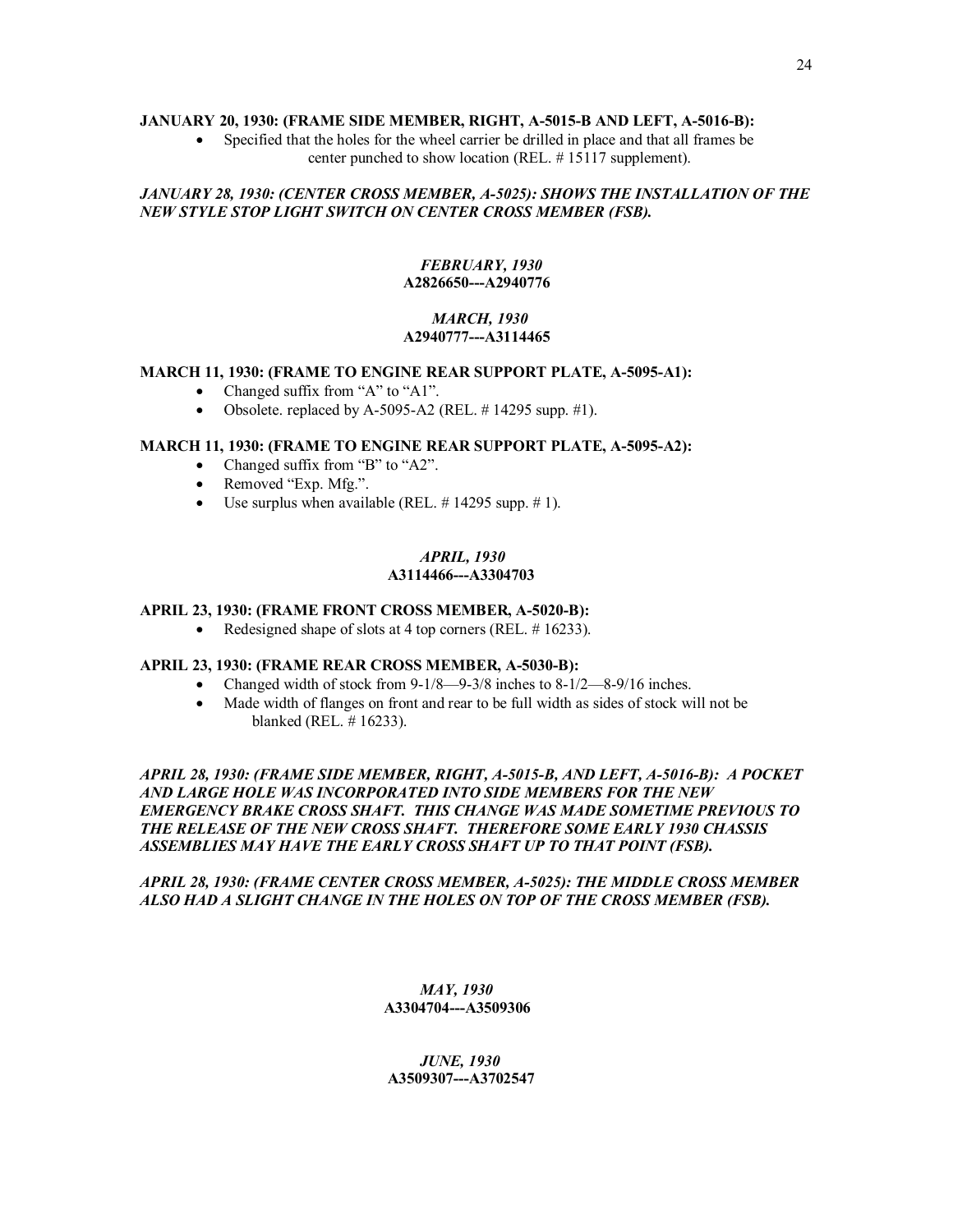# *JULY, 1930*  **A3702548---A3771362**

# **JULY 11, 1930: (FRAME SIDE MEMBER, RIGHT, A-5015-B, AND LEFT, A-5016-B):**

- · Relocated forward hole for rear bumper arm 6-1/64 inches instead of 6-1/32 inches forward of reference point "E" and 57/64 inch instead of 7/8 inch from outer face, to conform with dimensions on the frame assembly and rear bumper arm.
- Removed upper 13/32 inch hole on left front fender bracket as it is not used with present design (may have been done to the right side also) (REL. # 17111).

# **JULY 11, 1930: (FRAME FRONT CROSS MEMBER, A-5020-B):**

• Relocated four 17/64 inch rivet holes for attaching bottom flange of side member specifying that the 2-15/16 and 3-1/16 inch dimensions (locating same from center upper rivet hole) be measured parallel with end of cross member instead of with (edge?) of frame (REL. # 17111).

#### *AUGUST, 1930*  **A3771363---A3883888**

### *SEPTEMBER, 1930* **A3883889---A4005973**

### **SEPTEMBER 18, 1930: (FRAME SIDE MEMBER, RIGHT, A-5015-B AND LEFT, A-5016-B):**

- · Changed the location of holes for Frame to Body Bracket—Front, A-5075, #'s 2 and 3 body bolt from **39-13/16 to 42-13/64 inches (SEE CAUTION BELOW)**.
- · Redimensioned body bolt and running board shield holes, from body bolt hole #4 instead of body bolt hole #5, as the latter hole will be eventually replaced by body bolt hole  $# 6$ .
- Removed the  $9/16$  inch body bolt hole in each side member, 6-1/4 inches back of # 5 body bolt hole.
- Added three 21/64 inch diameter holes for Frame Body Bracket #6 Body Bolt, A-5076, located 17-9/16 inches back of body bolt hole #4.
- · To make provisions to accommodate models Standard Fordor Sedan, 160-A; Town Sedan, 160-B; and Victoria Coupe, 190-A. (REL. #17050 #18).

### **SEPTEMBER 18, 1930: (FRAME BODY BRACKET NO. 6 BODY BOLT, A-5076):**

· Was released for models Standard Fordor Sedan, 160-A; Town Sedan, 160-B; and Victoria Coupe, 190-A, as soon as possible (REL. #17050 #18).

### **SEPTEMBER 18, 1930: (FRAME ASSEMBLY, A-5000-C):**

- Body bolt holes were numbered 1, 2, 3, 4, 5, 6, 7, 8, and 9 for convenience in identifying holes.
- Moved Body Bracket On Frame---Front, A-5075, 2-3/8 inches to the rear changing the dimension from rivet in front cross member to body bolt hole #2 from **38-1/2 to 40-7/8 inches (SEE CAUTION BELOW)** and crosswise dimension between #2 holes from 31-29/32" to 32-3/32".
- Removed the 9/16 inch drilled hole in each Frame Side Member 6-1/4 inch back of #5 body bolt hole for Closed Cab. Not used with 1930 cabs.
- Redimensioned body bolt and running board shield holes from body bolt hole #4 instead of hole #5 as the latter hole will be eventually replaced by #6 (REL. # 17050, supp. #18).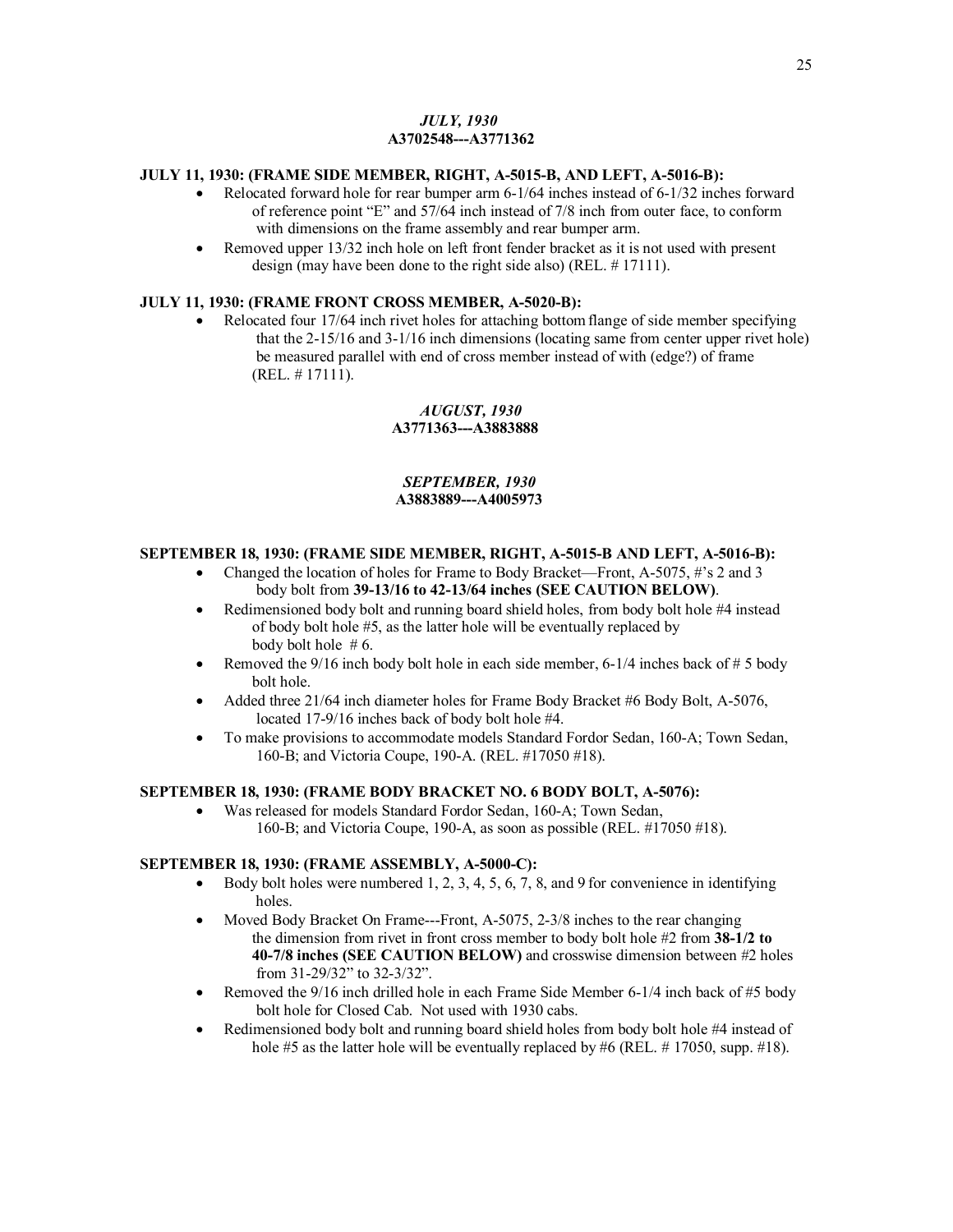# **CAUTION:** *THERE ARE SOME DIMENSION DIFFERENCES IN THE MOVING OF BODY BRACKET ON FRAME, A-5075, UNDER FRAME SIDE MEMBER, RIGHT, A-5015-B AND LEFT, A-5016-B AND THE FRAME ASSEMBLY, A-5000-C. PLEASE BE AWARE!*

#### **SEPTEMBER 18, 1930: (FRAME ASSEMBLY, A-5005-C AND A-5005-D):**

· **The releases indicate that there are two types of frames being used on the Model A. Frame, A-5005-C, which does not have Frame Body Bracket Number 6 Body Bolt, A-5076, and frame, A-5005-D, which does have Frame Body Bracket Number 6 Body Bolt , A-5076** (REL. # 17050 # 18).

**(Engine serial numbers A3963949—A3970953 were stamped on this day).**

### **SEPTEMBER 18, 1930: (FRAME ASSEMBLY A-5005-D):**

· Was used with the Standard Fordor Sedan, 160-A; the Town Sedan, 160-B; and the Victoria Coupe, 190-A only using Frame Body Bracket Number 6 Body Bolt, A-5076 (REL. # 17050 # supp. 18).

#### *OCTOBER, 1930*  **A4005974---A4093995**

#### **OCTOBER 11, 1930: (FRAME TO BODY BRACKET #6 BODY BOLT, A-5076):**

- Changed diameter of body bolt hole from  $\frac{1}{2}$  inch to 9/16 inch to increase size of bolt;
- Changed thickness of material from 0.146/0.166 (#9 gauge) to 0.135/0.145 (#10 gauge) so the material specifications for this part conforms with the material specified for A-5075  $(REL. # 17050 #56).$

### *NOVEMBER, 1930*  **A4093996---A4177733**

#### *DECEMBER, 1930*  **A4177734---A4237500**

#### *JANUARY, 1931*   **A4237501---A4310300**

*JANUARY 28, 1931: (FRAME SIDE MEMBERS, RIGHT, A-5015-B, AND LEFT, A-5016-B): SIDE WHEEL CARRIER BRACKET HOLES ARE NOW BEING PUNCHED IN FRAMES (FSB).* **SEE FEBRUARY, 1931 FORD SERVICE BULLETIN FOR CORRECTION!** 

### *FEBRUARY, 1931*  **A4310301---A4393627**

**CORRECTION IN SERVICE BULLETIN,** *FEBRUARY 28, 1931: CORRECTION ON INSTALLING SIDE WHEEL CARRIERS IN JANUARY, 1931 (FSB)*